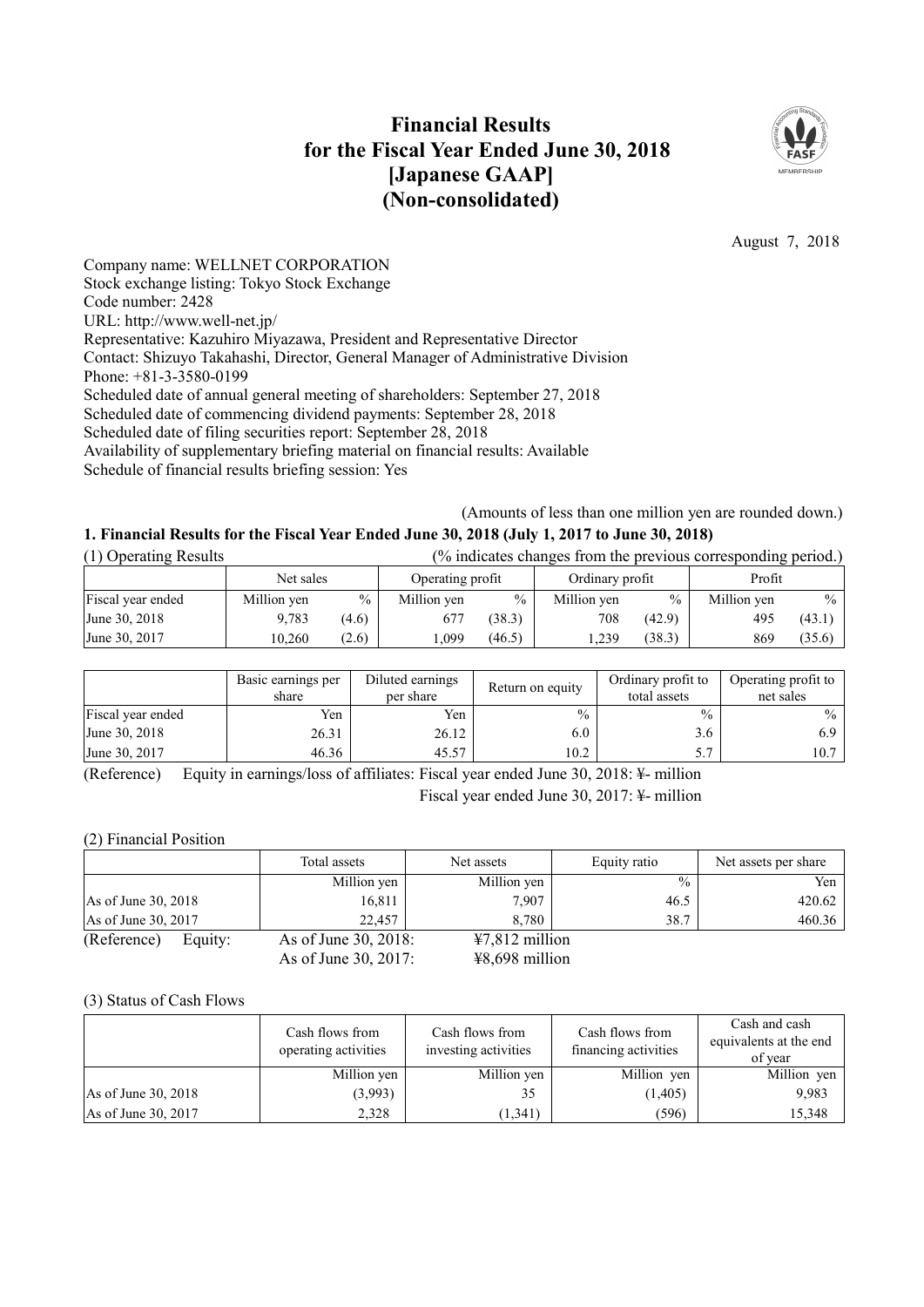# **2. Dividends**

|                                                | Annual dividends         |      |                          |          |       | Total          | Payout        | Dividend |            |
|------------------------------------------------|--------------------------|------|--------------------------|----------|-------|----------------|---------------|----------|------------|
|                                                | 1st                      | 2nd  | 3rd                      | Year-end | Total | dividends      | ratio         | to       |            |
|                                                | quarter-end              |      | quarter-end quarter-end  |          |       |                |               |          | net assets |
|                                                | Yen                      | Yen  | Yen                      | Yen      | Yen   | Million<br>yen | $\frac{0}{0}$ | $\%$     |            |
| Fiscal year ended<br>June 30, 2017             | $\overline{\phantom{0}}$ | 0.00 | $\overline{\phantom{0}}$ | 50.00    | 50.00 | 944            | 107.9         | 10.9     |            |
| Fiscal year ended<br>June 30, 2018             | $\overline{\phantom{0}}$ | 0.00 | $\overline{\phantom{0}}$ | 50.00    | 50.00 | 928            | 190.0         | 11.4     |            |
| Fiscal year ending<br>June 30, 2019 (Forecast) | $\overline{\phantom{0}}$ | 0.00 |                          | 50.00    | 50.00 |                | ۰             |          |            |

# 3. Financial Results Forecast for the Fiscal Year Ending June 30, 2019 (July 1, 2018 to June 30, 2019)

At this moment, it is difficult to indicate the numerical forecast as there are many uncertain factors that may impact the actual financial results for the fiscal year ending June 30, 2019. The forecast will be announced immediately when it becomes possible to make reasonable forecast.

(% indicates changes from the previous corresponding period.)

|            | Net sales   |                          | Operating profit         |                          | Ordinary profit          |               |
|------------|-------------|--------------------------|--------------------------|--------------------------|--------------------------|---------------|
|            | Million yen | $\%$                     | Million yen              | $\%$                     | Million yen              | $\frac{0}{0}$ |
| First half |             |                          |                          |                          |                          |               |
| Full year  |             | $\overline{\phantom{0}}$ | $\overline{\phantom{0}}$ | $\overline{\phantom{0}}$ | $\overline{\phantom{0}}$ |               |

|            | Profit                   |                          | Basic earnings per share |
|------------|--------------------------|--------------------------|--------------------------|
|            | Million yen              | $\frac{0}{0}$            | Yen                      |
| First half | $\overline{\phantom{0}}$ | -                        |                          |
| Full year  |                          | $\overline{\phantom{0}}$ |                          |

# **\* Notes:**

(1) Changes in accounting policies, changes in accounting estimates and retrospective restatement

- 1) Changes in accounting policies due to the revision of accounting standards: No
- 2) Changes in accounting policies other than 1) above: No
- 3) Changes in accounting estimates: No
- 4) Retrospective restatement: No
- (2) Total number of issued shares (common shares)
	- 1) Total number of issued shares at the end of the period (including treasury shares): As of June 30, 2018: 19,400,000 shares As of June 30, 2017: 19,400,000 shares
	- 2) Total number of treasury shares at the end of the period: As of June 30, 2018: 825,656 shares As of June 30, 2017: 505,158 shares
	- 3) Average number of shares during the period: Fiscal year ended June 30, 2018: 18,817,761 shares Fiscal year ended June 30, 2017: 18,758,434 shares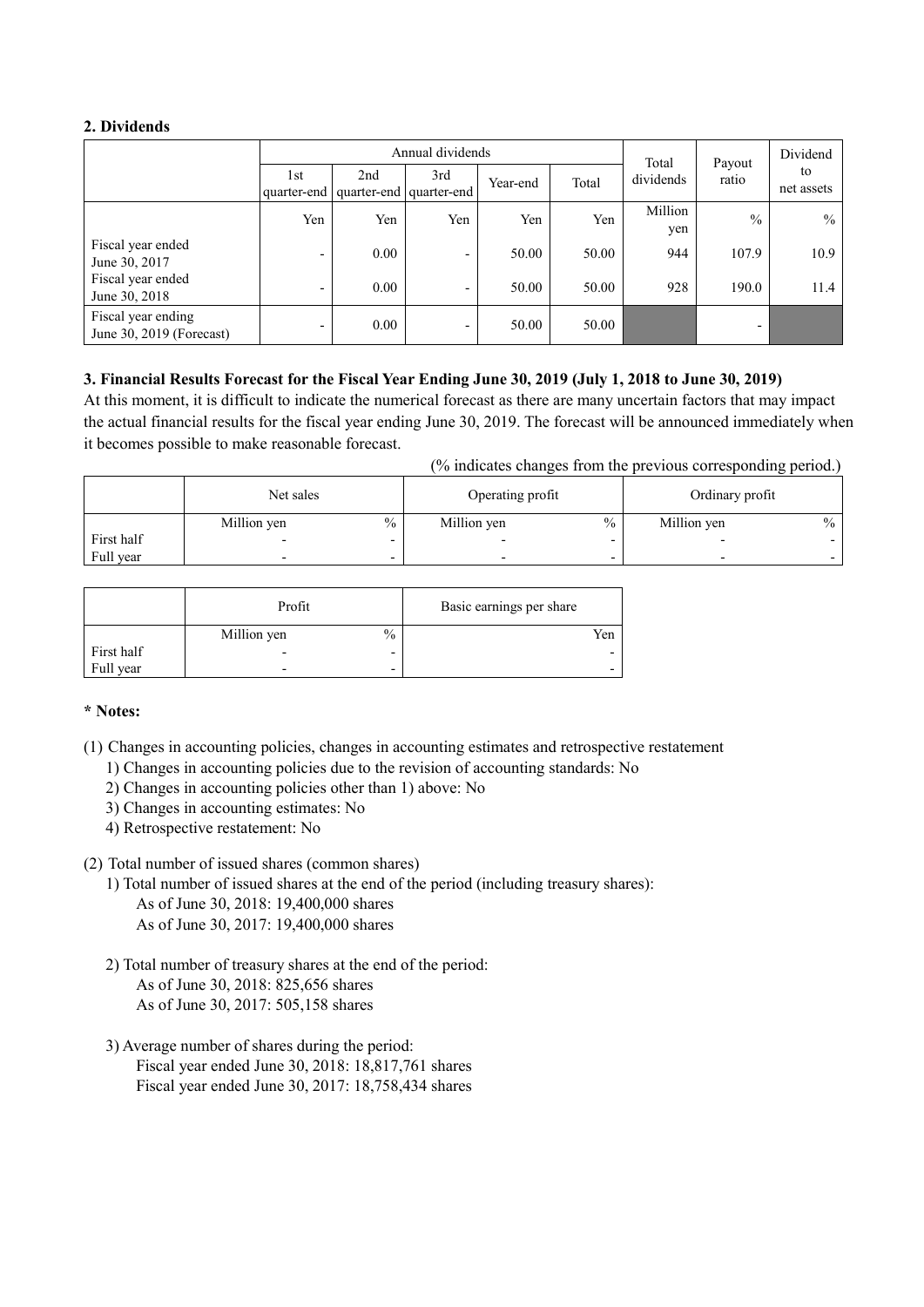# \* These financial results are outside the scope of audit procedures by a certified public accountant or an audit corporation.

# \* Explanation of the proper use of financial results forecast and other notes

At this moment, it is difficult to indicate the numerical forecast as there are many uncertain factors that may impact the actual financial results for the fiscal year ending June 30, 2019. The forecast will be announced immediately when it becomes possible to make reasonable forecast.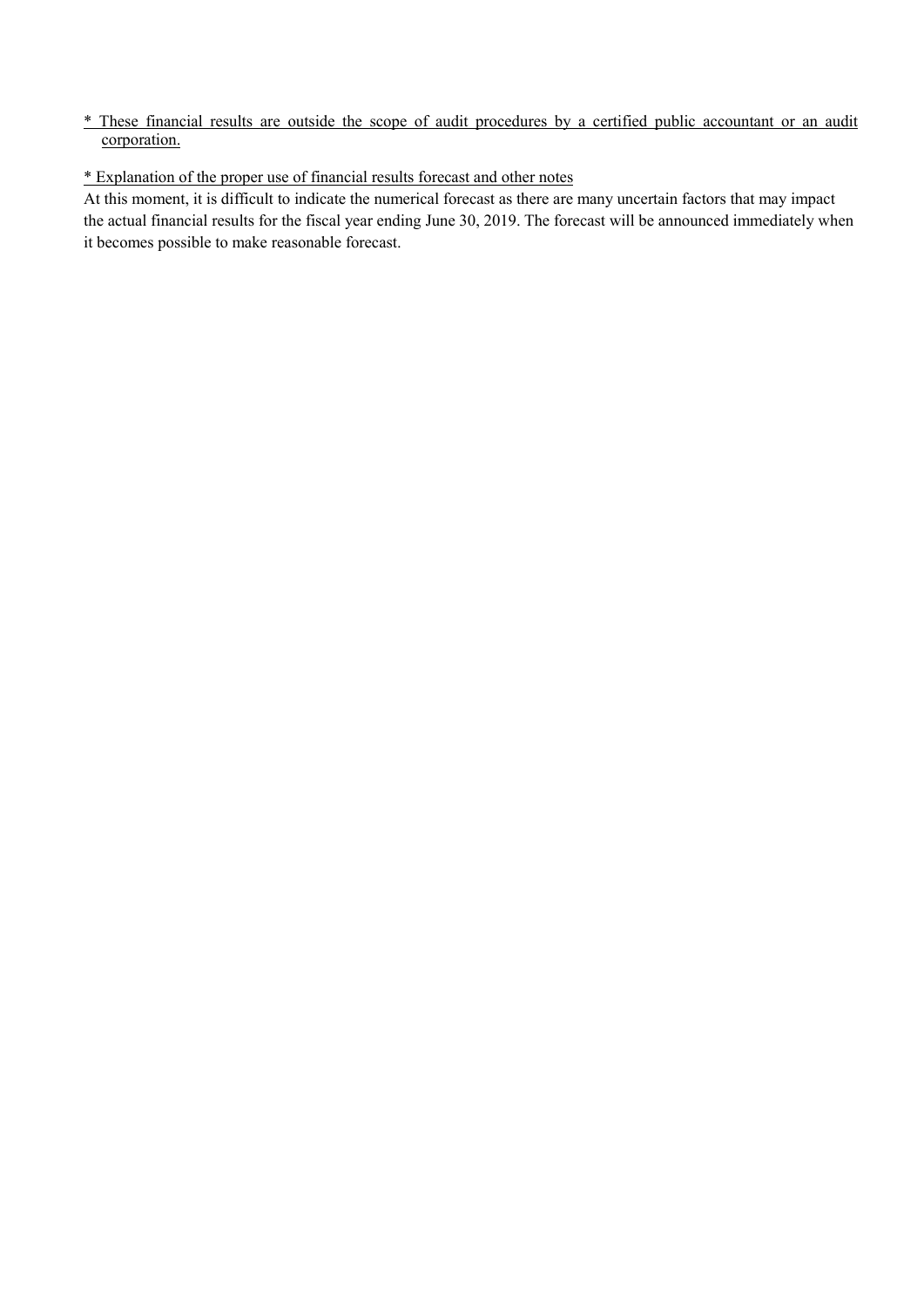# Table of Contents

| (3) Basic Policy for Profit Sharing and Dividends for the Fiscal Year under Review and the Next |  |
|-------------------------------------------------------------------------------------------------|--|
|                                                                                                 |  |
|                                                                                                 |  |
|                                                                                                 |  |
|                                                                                                 |  |
|                                                                                                 |  |
|                                                                                                 |  |
|                                                                                                 |  |
|                                                                                                 |  |
|                                                                                                 |  |
|                                                                                                 |  |
|                                                                                                 |  |
|                                                                                                 |  |
|                                                                                                 |  |
|                                                                                                 |  |
|                                                                                                 |  |
|                                                                                                 |  |
|                                                                                                 |  |
|                                                                                                 |  |
|                                                                                                 |  |
|                                                                                                 |  |
|                                                                                                 |  |
|                                                                                                 |  |
|                                                                                                 |  |
|                                                                                                 |  |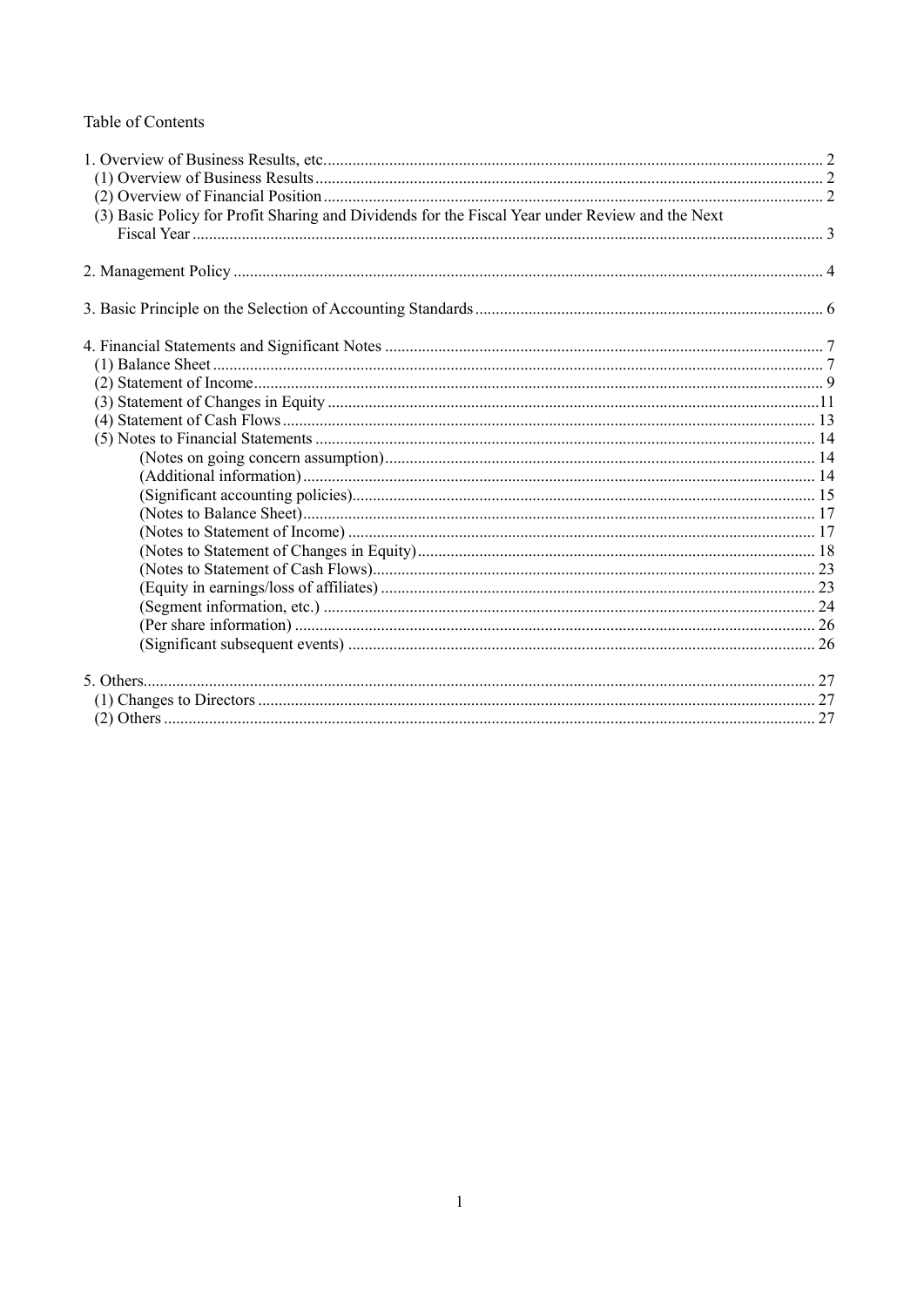# 1. Overview of Business Results, etc.

#### (1) Overview of Business Results

During the fiscal year ended June 30, 2018, the markets on which the Company's business is grounded have entered a period of significant change with the progression of FinTech, etc. in addition to the spread of smartphones. Under these circumstances, the Company announced the "Medium Term Five-Year Management Plan (July 2016 - June 2021)" in August 2016 to actively and boldly take on new business opportunities, and has conducted activities to promote "Response to the age of electronic money," "Promotion of Bus IT Promotion Solution Project" and "Service support for consumers from the business operator side" as priority measures.

For the fiscal year ended June 30, 2018, the second year of the Medium Term Plan, the Company reported net sales of ¥9,783 million (down 4.6% year-on-year), operating profit of ¥677 million (down 38.3% year-onyear), ordinary profit of ¥708 million (down 42.9% year-on-year) and profit of ¥495 million (down 43.1% year-on-year).

#### (2) Overview of Financial Position

1) Status of assets, liabilities, and net assets (Assets)

Current assets as of June 30, 2018 stood at ¥14,481 million. This mainly comprises cash and deposits of ¥10,564 million, securities of ¥1,999 million, and accounts receivable - trade of ¥539 million. Cash and deposits include ¥6,959 million of receiving agency deposit in money collection business, which is the money kept temporarily by the Company up to the predetermined date of transfer to operators in the following month. Meanwhile, non-current assets amounted to ¥2,330 million. This mainly comprises software of ¥1,104 million and tools, furniture and fixtures of ¥239 million. As a result, total assets amounted to ¥16,811 million.

(Reference) Cash and deposits, net (net balance of cash and deposits after offsetting receiving agency deposit related to money collection business)

|                                      |                     | (Thousand yen)      |
|--------------------------------------|---------------------|---------------------|
|                                      | As of June 30, 2017 | As of June 30, 2018 |
| $(A)$ Cash and deposits              | 15,848,163          | 10,564,002          |
| (B) Receiving agency deposit         | 11,381,496          | 6,959,082           |
| $(A)$ - $(B)$ Cash and deposits, net | 4,466,667           | 3,604,919           |

## (Liabilities)

Current liabilities as of June 30, 2018 stood at ¥8,725 million. This mainly comprises receiving agency deposit of ¥6,959 million and deposits received of ¥870 million. Meanwhile, non-current liabilities amounted to ¥178 million. As a result, total liabilities amounted to ¥8,904 million.

## (Net assets)

Net assets as of June 30, 2018 stood at ¥7,907 million. This mainly comprises shareholders' equity of ¥7,812 million.

## 2) Status of cash flows

Cash and cash equivalents (the "funds") as of June 30, 2018 stood at ¥9,983 million. The status of cash flows as of June 30, 2018 and their contributing factors are as follows.

#### (Cash flows from operating activities)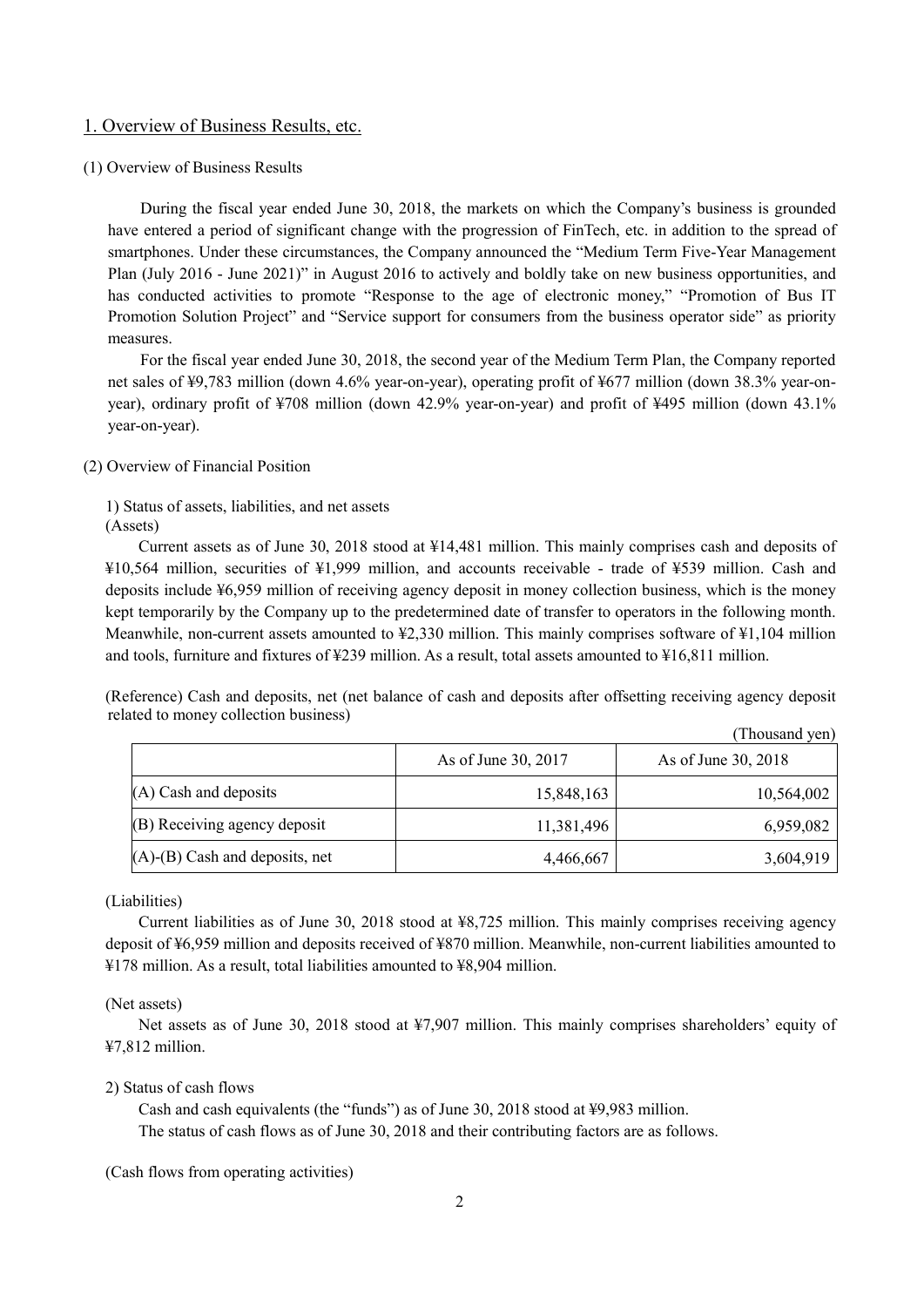Funds used in operating activities for the fiscal year ended June 30, 2018 amounted to ¥3,993 million. The main factor for the increase is profit before income taxes of ¥708 million, while main factors for the decrease are ¥4,422 million decrease in receiving agency deposits due to payment of receiving agency deposits being delayed to the beginning of next month because the year-end date (June 30) was a holiday, and ¥382 million decrease in operating accounts payable.

#### (Cash flows from investing activities)

Funds provided by investing activities for the fiscal year ended June 30, 2018 amounted to ¥35 million. The main factor for the increase is proceeds from redemption of securities of ¥6,000 million, while main factors for the decrease are purchase of securities of ¥4,499 million, payments into time deposits of ¥580 million and purchase of intangible assets of ¥482 million.

#### (Cash flows from financing activities)

Funds used in financing activities for the fiscal year ended June 30, 2018 amounted to ¥1,405 million. Main factors for the decrease are cash dividends paid of ¥943 million and purchase of treasury shares of ¥499 million.

(3) Basic Policy for Profit Sharing and Dividends for the Fiscal Year under Review and the Next Fiscal Year

We will not disclose the initial financial forecast for the fiscal year ending June 2019 so that we can continue with our management policy of embracing large and swift investment in the face of large business opportunities currently available.

Meanwhile, we will set the dividend payout ratio at 50% or more until the fiscal year ending June 30, 2021 and pay a dividend of ¥50 even when dividend per share is less than ¥50, as consideration for shareholders and in order to encourage shareholders to make long-term investment with peace of mind.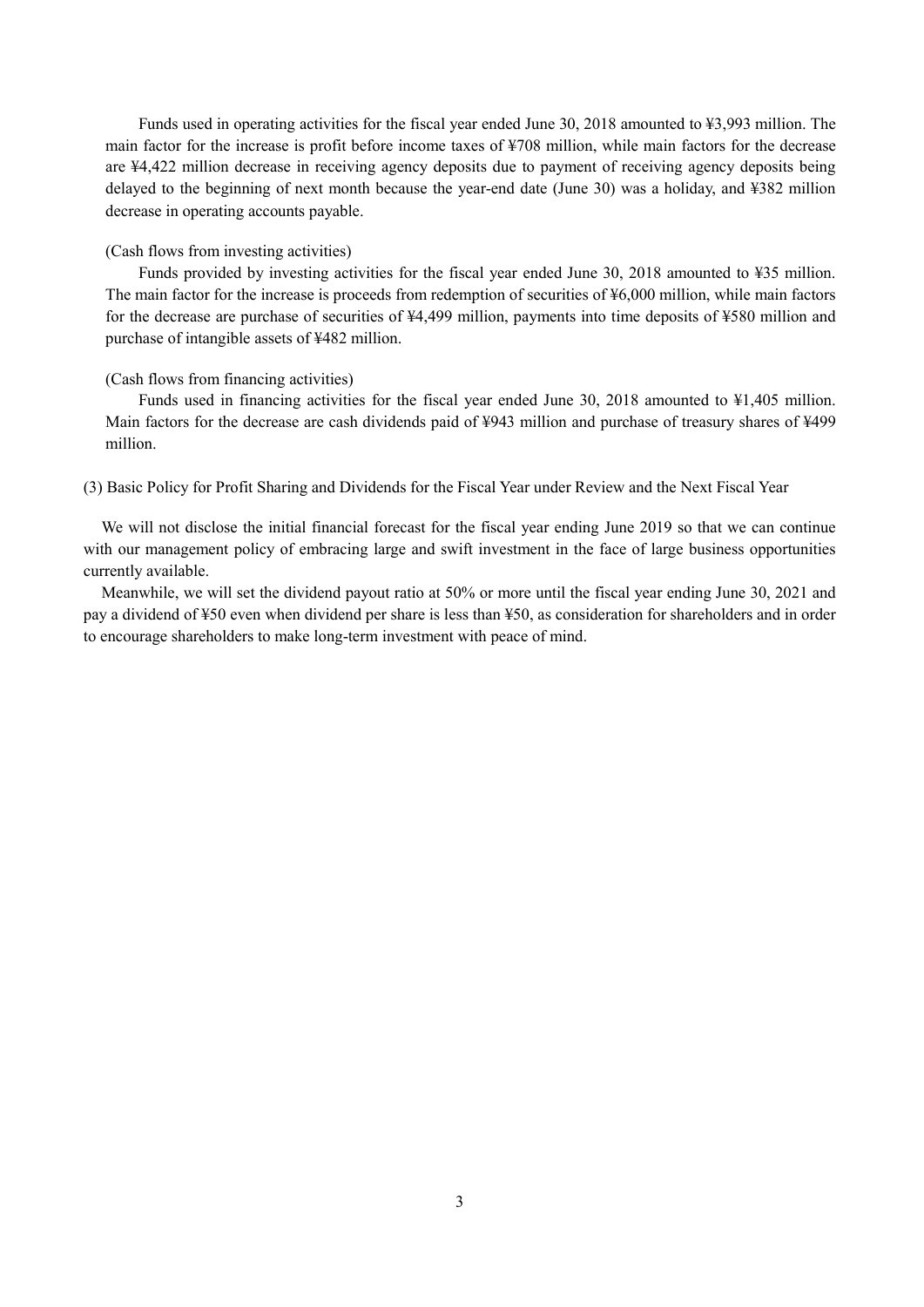# 2. Management Policy

[New Medium Term Five-Year Management Plan] (July 2016 - June 2021)

The Company's business domain is the non-face-to-face payment market and its peripheral market. The non-face-to-face payment market is expected to continue achieving a certain level of growth in the future. During the period of the New Medium Term Five-Year Management Plan, we are pursuing a growth strategy aimed at achieving the target of ¥5.0 billion in ordinary profit in the final fiscal year by actively turning the major changes in environment, such as the expectation of the rapid progression of FinTech and others, into new business opportunities.

# A. Current status of WELLNET's "FinTech service," *Shiharai-Hisho*

On August 3, 2017, we began the commercial service of *Shiharai-Hisho*, an electronic money service compatible with the increasingly cashless society expected in the future, with our first client, The Kansai Electric Power Co., Inc. The smartphone application *Shiharai-Hisho* is an electronic money service managed on servers with functions including the following:

- 1) Electronic money can be immediately charged from an affiliated bank (can be charged also from other receiving agencies).
- 2) The reminder function of the *Shiharai-Hisho* prevents one from "carelessly forgetting" payment, thereby improving the collection rate.
- 3) Costs will be reduced as a result of a shift from the issuance of invoices by mail to *Shiharai-Hisho*.

In addition to Sumitomo Mitsui Banking Corporation, which we have been affiliated with since the beginning of this project, we have completed connections with JAPAN POST BANK Co., Ltd., The Mie Bank, Ltd., The Daisan Bank, Ltd., The Chiba Kogyo Bank, Ltd., and THE TAIKO BANK, LTD. We expect to become affiliated with more banks going forward. However, in part due to the banks' requests for a stronger level of security, we have developed and implemented security functions requiring considerable investment, including biometric authentication and real-time monitoring functions for settlement information. Now that these steps have been completed, we will work with the affiliated financial institutions to popularize the application and increase the volume of settlement transactions.

In addition to The Kansai Electric Power Co., Inc., our first client to introduce this service, Kyushu Electric Power Co., Inc. and Hokkaido Electric Power Co., Inc., also began offering this service, and we expect to expand it to other power companies going forward. We will also begin activities on a full scale encouraging businesses that have already introduced our Multi Payment Services to also adopt this service. We will begin development efforts this fiscal year to more closely tie *Bus Mori!*, one of our strengths, to *Shiharai-Hisho*, as this will increase the convenience of *Bus Mori!* as well as the settlement volume for *Shiharai-Hisho*.

### B. Actively promoting Bus IT Promotion Project, *Bus Mori!* SERIES

The number of routes that are compatible with the smartphone application *Bus Mori!* introduced in August 2016 increased to over 250. In addition to the usual smartphone tickets and commuter tickets, this fiscal year we developed a coupon ticket function and *Denshi Mogiri*, which allows users to complete authentication with their smartphones, as well as free passes. These functions are steadily expanding, with coupon tickets and *Denshi Mogiri* adopted for the Hinokunigo Bus running from Fukuoka and Kumamoto and the bus line for the New Chitose Airport.

We are raising recognition for this application by sponsoring the *BUSTABIST* FM radio program, which conveys the appeal of bus travel, on the JFN38 channel, particularly the key TOKYO FM station, every Sunday afternoon. According to the most recent ratings survey, each broadcast reaches 1,700,000 people, and the number of active users (number of unique users who activate the application once or more per month) has exceeded 15,000. We will continue to promote *Bus Mori!* as a service which allows consumers to "buy a highway bus ticket with your smartphone."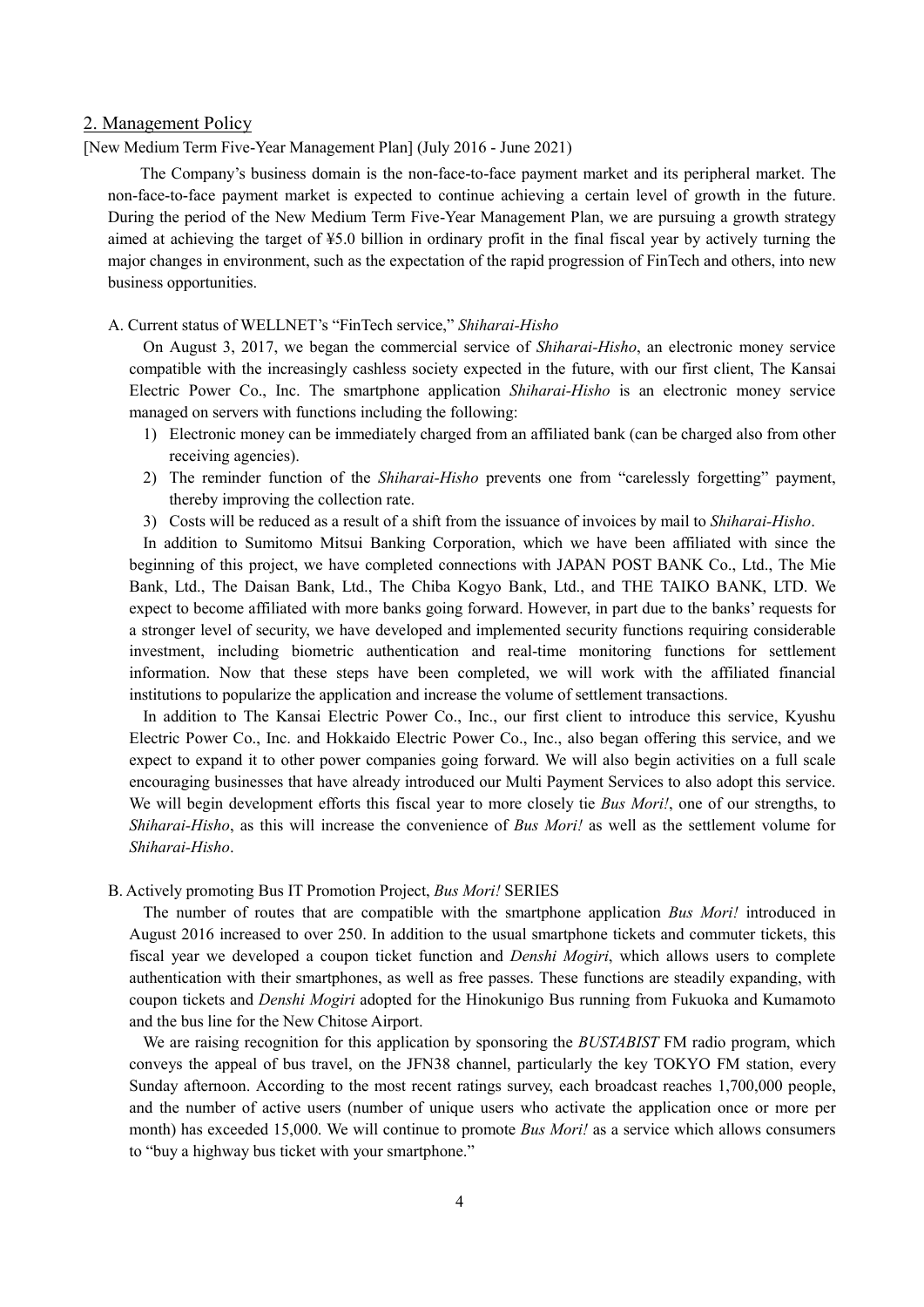# C. Stable system operation

The effect of our investments in stable operations over the past few years is apparent in the fact that there were no major accidents in the 36th fiscal year. We also formed Quality Management Team, expanded our Internal Auditing Unit and posted full-time employees to the Sapporo Office. We are actively hiring engineers, including both new graduates and mid-career hires to further reinforce the system of the Sapporo Office, which is responsible for system development and stable operations. We will optimize cost performance by making the revenue structure for each service visible on the premise of stable operations in the future.

#### D. R&D for the future

In an effort to capture the huge waves of "IoT" and "FinTech," we are forming affiliations with universities, etc. with diverse knowledge and technologies and choosing the right course for R&D. We will become further involved with investment in development related to new security and the automation of system operations. We have completed our preparations for establishing a corporate venture capital business.

# E. Governance

The Company defines its raison d'etre and action guidelines for employees in WELLNET Arete (Virtue) with a view to implementing effective governance. Although the product may change, we provide education of the Company's core action philosophy to employees.

#### (WELLNET Arete)

Contribute to society by continuously making "systems that would be handy to have."

Proposing and spreading such "systems" to the whole world.

Distributing the profit gained from this to employees, shareholders and our next investment.

# (WELLNET Employee Arete)

I will avoid the pitfalls of stereotypes and think freely.

I will first think on my own, and then propose the best solution for all.

I will promote open discussions while "the one who should decide" will decide and the organization will put it into action.

I will always clearly define "who" will do "what" by "when."

I will repeatedly validate the execution result and improve thereon.

I will make honest, accurate and quick reports.

I will conduct business after documenting services to be provided and compensation to be received.

I will hold rectitude as my motto and accept neither entertainment nor gifts.

#### F. Activities contributing to local communities

As part of our social contribution, we provided support to many students this year through our WELLNET Scholarship, established to help financially struggling students at colleges of technology in Hokkaido. Many letters of gratitude were received from these students, which motivated our employees. We will continue with these activities.

In April 2017, we opened the "WELLNET Morino Childcare Center," an in-office childcare center established to give employees at the Sapporo Office peace of mind. As part of our social contribution activities, we have begun accepting children in the surrounding neighborhood as well.

# G. Board of Directors in which Outside Directors make up majority

Guided by the management policy of actively and boldly taking on challenges of significantly expanding business opportunities, the Company made a transition to a "company with an audit and supervisory committee" in September 2017, to enhance transparency in the decision-making process and with an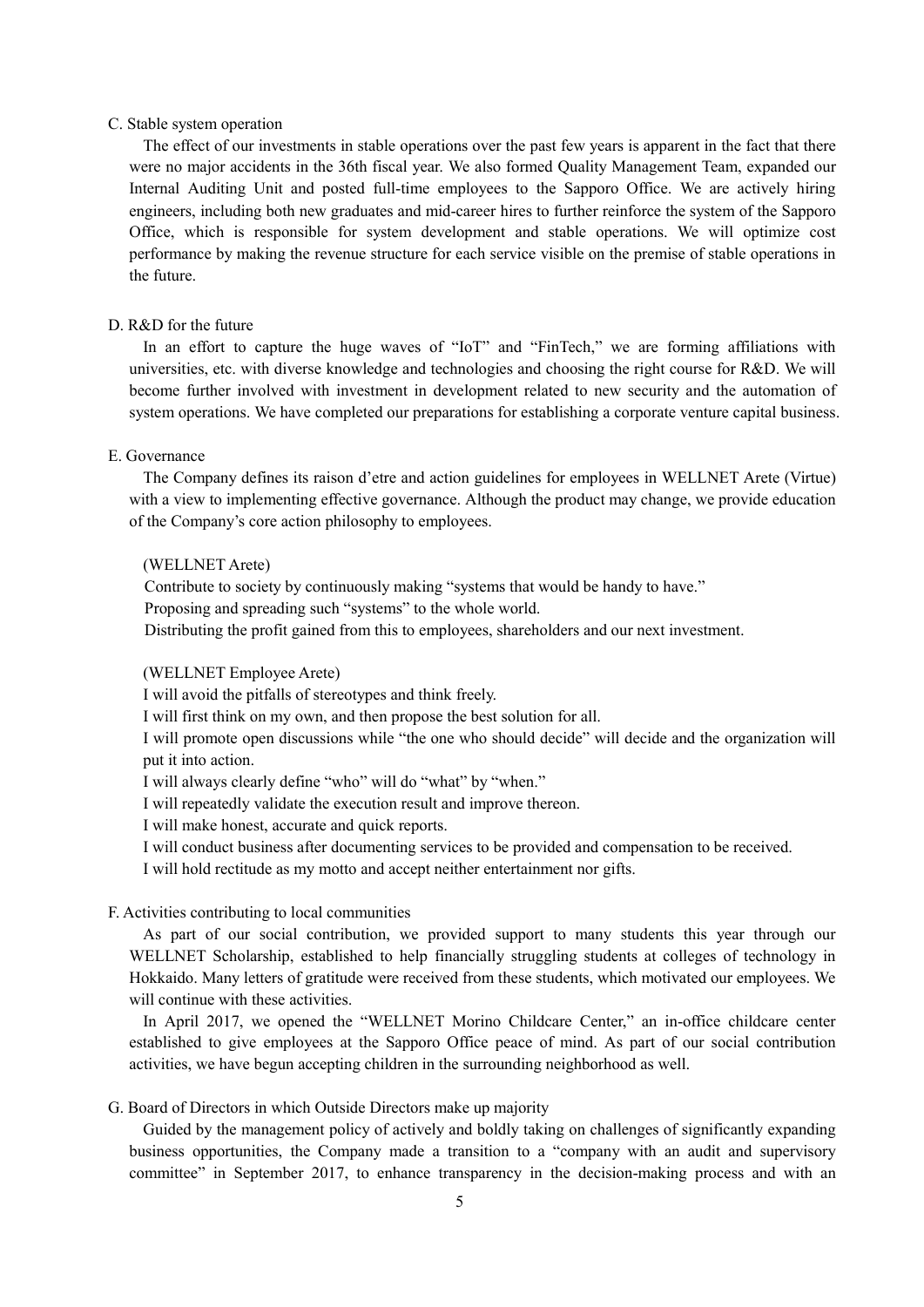awareness of the corporate governance code.

The majority of the members of the Board of Directors are Outside Directors, with two Internal Directors (of which one is a woman) and three Outside Directors. All members participate in vigorous discussions in every meeting.

Going forward, we will seek to become a company that is loved by our customers, employees and shareholders with high expectations as we work to improve our corporate value. We hope that you look forward to the challenges we take on in the future.

# 3. Basic Principle on the Selection of Accounting Standards

The Company's policy, for the time being, is to prepare the financial statements in accordance with J-GAAP, in consideration of the comparability of financial statements over time as well as between companies.

With respect to the adoption of IFRS, the Company will make decision as appropriate, in view of the circumstances both in Japan and abroad.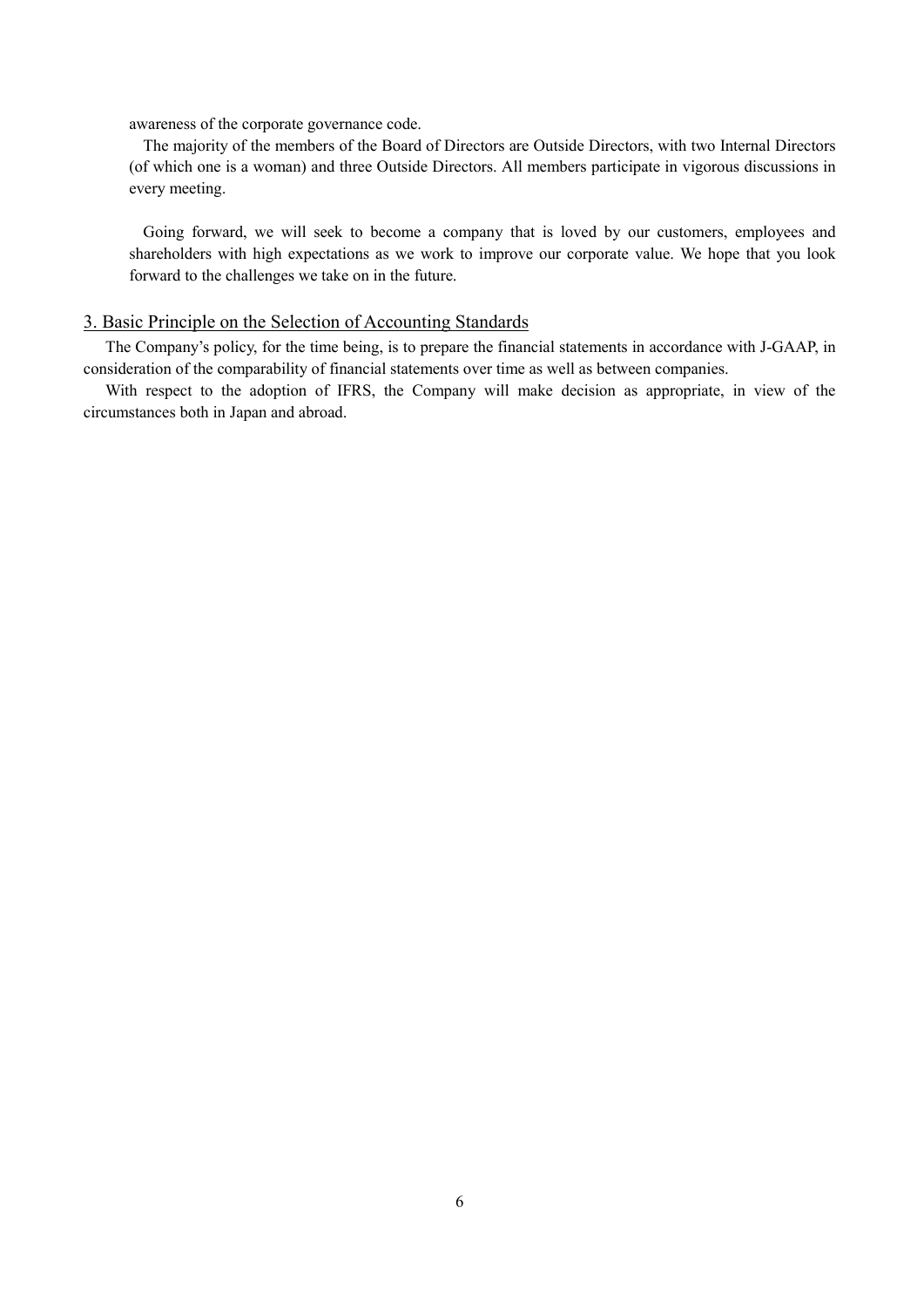# 4. Financial Statements and Significant Notes

(1) Balance Sheet

|                                     |                     | (Thousands of yen)  |
|-------------------------------------|---------------------|---------------------|
|                                     | As of June 30, 2017 | As of June 30, 2018 |
| Assets                              |                     |                     |
| Current assets                      |                     |                     |
| Cash and deposits                   | 15,848,163          | 10,564,002          |
| Accounts receivable - trade         | 457,038             | 539,030             |
| Operating accounts receivable       | 233,052             | 36,072              |
| Securities                          | 2,999,842           | 1,999,913           |
| Merchandise                         | 2,677               | 2,206               |
| Work in process                     | 6,970               | 6,630               |
| Supplies                            | 1,553               | 1,433               |
| Prepaid expenses                    | 43,295              | 82,495              |
| Deferred tax assets                 | 4,022               | 9,850               |
| Other                               | 1,157,095           | 1,239,587           |
| Total current assets                | 20,753,711          | 14,481,221          |
| Non-current assets                  |                     |                     |
| Property, plant and equipment       |                     |                     |
| <b>Buildings</b>                    | 273,630             | 284,506             |
| Accumulated depreciation            | (129, 185)          | (136,999)           |
| Buildings, net                      | 144,444             | 147,507             |
| <b>Structures</b>                   | 9,779               | 10,459              |
| Accumulated depreciation            | (9,016)             | (9,181)             |
| Structures, net                     | 763                 | 1,278               |
| Tools, furniture and fixtures       | 642,664             | 794,252             |
| Accumulated depreciation            | (508, 963)          | (554, 383)          |
| Tools, furniture and fixtures, net  | 133,700             | 239,869             |
| Land                                | 136,266             | 136,266             |
| Construction in progress            | 273                 | 3,207               |
| Total property, plant and equipment | 415,448             | 528,130             |
| Intangible assets                   |                     |                     |
| Trademark right                     | 1,551               | 1,332               |
| Software                            | 828,020             | 1,104,546           |
| Total intangible assets             | 829,571             | 1,105,878           |
| Investments and other assets        |                     |                     |
| Investment securities               | 206,292             | 206,804             |
| Long-term prepaid expenses          | 25,048              | 49,693              |
| Investments in capital              | 71,664              | 93,708              |
| Guarantee deposits                  | 48,562              | 198,562             |
| Prepaid pension cost                | 16,023              | 16,937              |
| Deferred tax assets                 | 86,496              | 124,056             |
| Other                               | 5,006               | 6,365               |
| Total investments and other assets  | 459,094             | 696,128             |
| Total non-current assets            | 1,704,114           | 2,330,137           |
| Total assets                        | 22,457,826          | 16,811,358          |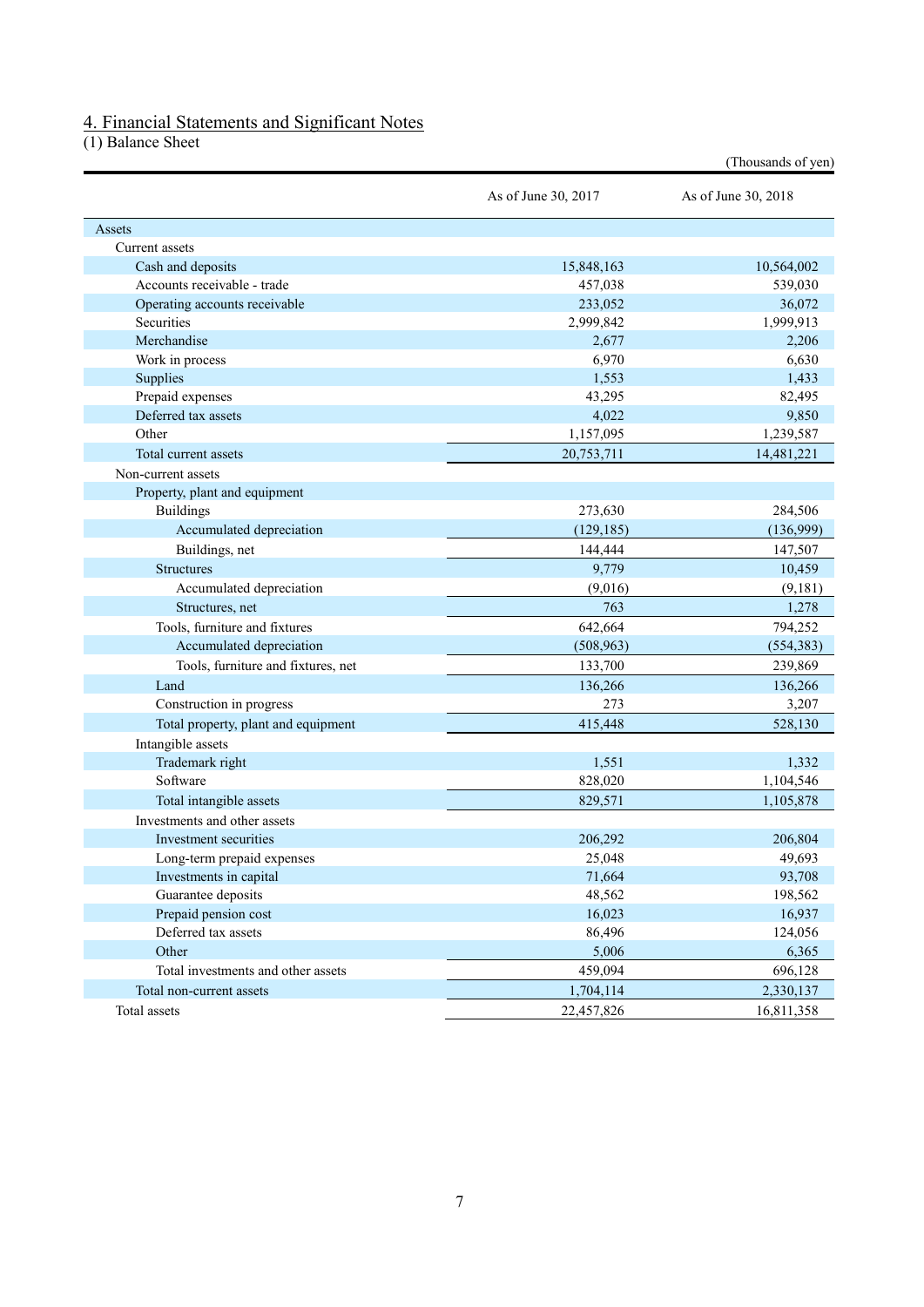|                                                       |                     | (Thousands of yen)  |
|-------------------------------------------------------|---------------------|---------------------|
|                                                       | As of June 30, 2017 | As of June 30, 2018 |
| Liabilities                                           |                     |                     |
| Current liabilities                                   |                     |                     |
| Accounts payable - trade                              | 464,637             | 512,434             |
| Operating accounts payable                            | 456,332             | 73,555              |
| Accounts payable - other                              | 252,644             | 166,660             |
| Accrued expenses                                      | 13,240              | 19,587              |
| Income taxes payable                                  |                     | 117,135             |
| Advances received                                     | 1,707               | 951                 |
| Deposits received                                     | 760,668             | 870,824             |
| Receiving agency deposits                             | * 11,381,496        | $*6,959,082$        |
| Provision for point card certificates                 |                     | 362                 |
| Other                                                 | 182,400             | 5,188               |
| Total current liabilities                             | 13,513,128          | 8,725,783           |
| Non-current liabilities                               |                     |                     |
| Provision for granting of shares                      | 35,925              | 42,407              |
| Asset retirement obligations                          | 6,946               | 7,049               |
| Long-term accounts payable - other                    | 119,007             | 119,007             |
| Other                                                 | 2,567               | 9,921               |
| Total non-current liabilities                         | 164,446             | 178,385             |
| <b>Total liabilities</b>                              | 13,677,574          | 8,904,169           |
| Net assets                                            |                     |                     |
| Shareholders' equity                                  |                     |                     |
| Capital stock                                         | 667,782             | 667,782             |
| Capital surplus                                       |                     |                     |
| Legal capital surplus                                 | 3,509,216           | 3,509,216           |
| Total capital surpluses                               | 3,509,216           | 3,509,216           |
| Retained earnings                                     |                     |                     |
| Legal retained earnings                               | 22,010              | 22,010              |
| Other retained earnings                               |                     |                     |
| Reserve for special depreciation                      | 3,130               | 1,565               |
| General reserve                                       | 3,160,000           | 3,160,000           |
| Retained earnings brought forward                     | 2,018,191           | 1,506,650           |
| Total retained earnings                               | 5,203,332           | 4,690,225           |
| Treasury shares                                       | (682, 037)          | (1,054,932)         |
| Total shareholders' equity                            | 8,698,293           | 7,812,292           |
| Valuation and translation adjustments                 |                     |                     |
| Valuation difference on available-for-sale securities | 129                 | 485                 |
| Total valuation and translation adjustments           | 129                 | 485                 |
| Share acquisition rights                              | 81,828              | 94,411              |
| Total net assets                                      | 8,780,251           | 7,907,189           |
| Total liabilities and net assets                      | 22,457,826          | 16,811,358          |
|                                                       |                     |                     |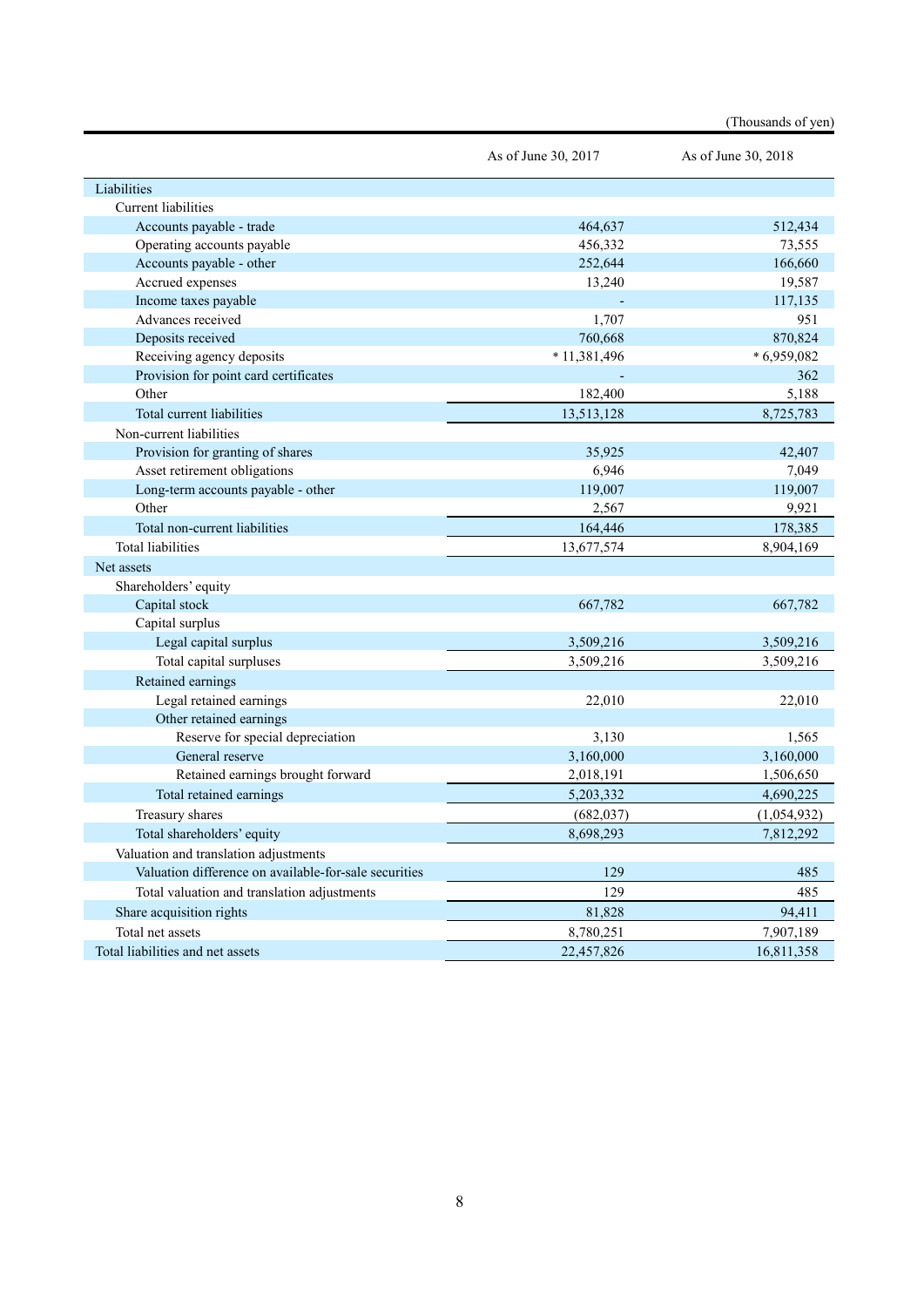# (2) Statement of Income

|                                                   |                       | (Thousands of yen)    |
|---------------------------------------------------|-----------------------|-----------------------|
|                                                   | Fiscal year ended     | Fiscal year ended     |
|                                                   | June 30, 2017         | June 30, 2018         |
| Net sales                                         | 10,260,276            | 9,783,582             |
| Cost of sales                                     | 7,673,962             | 7,917,424             |
| Gross profit                                      | 2,586,313             | 1,866,158             |
| Selling, general and administrative expenses      | $*1, *2$<br>1,487,153 | $*1, *2$<br>1,188,247 |
| Operating profit                                  | 1,099,160             | 677,910               |
| Non-operating income                              |                       |                       |
| Interest income                                   | 1,828                 | 2,267                 |
| Interest on securities                            | 9,816                 | 8,583                 |
| Dividend income                                   | 129                   | 142                   |
| Gain on reversal of provision for contingent loss | 39,958                | 11,864                |
| Refunded consumption taxes                        | 88,436                |                       |
| Other                                             | 3,659                 | 10,587                |
| Total non-operating income                        | 143,828               | 33,444                |
| Non-operating expenses                            |                       |                       |
| Interest expenses                                 | $\mathbf{0}$          |                       |
| Loss on investments in partnership                | 3,335                 | 2,956                 |
| Other                                             | 72                    | 53                    |
| Total non-operating expenses                      | 3,408                 | 3,009                 |
| Ordinary profit                                   | 1,239,580             | 708,345               |
| Profit before income taxes                        | 1,239,580             | 708,345               |
| Income taxes - current                            | 314,189               | 256,737               |
| Income taxes - deferred                           | 55,701                | (43, 543)             |
| Total income taxes                                | 369,891               | 213,193               |
| Profit                                            | 869,688               | 495,152               |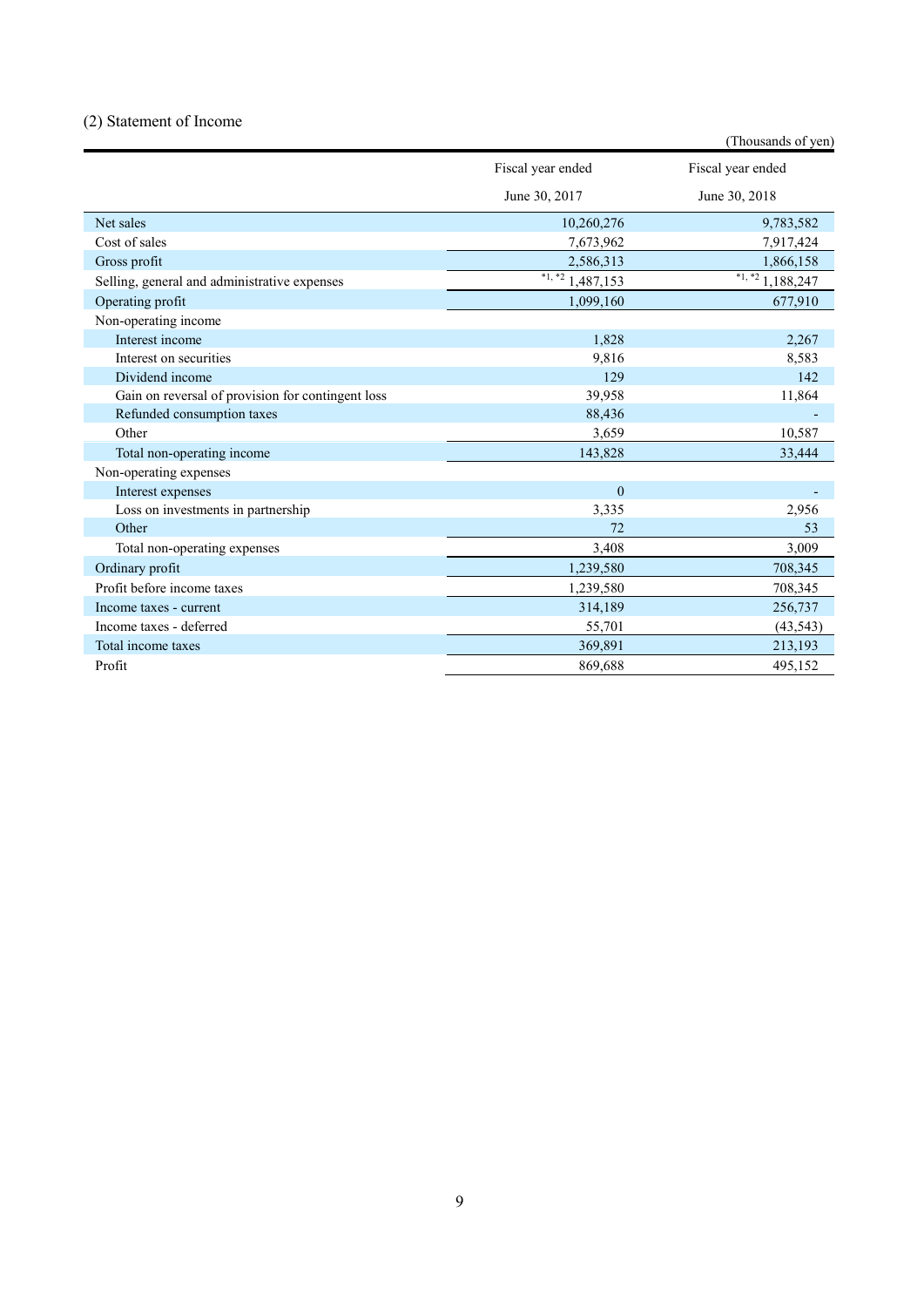# (Schedule of cost of sales)

# Schedule of cost of sales

|                                        |             | Fiscal year ended June 30, 2017<br>(from July 1, 2016 to June 30, 2017) |           |                              |                       | Fiscal year ended June 30, 2018<br>(from July 1, 2017 to June 30, 2018) |                              |
|----------------------------------------|-------------|-------------------------------------------------------------------------|-----------|------------------------------|-----------------------|-------------------------------------------------------------------------|------------------------------|
| Class                                  | Note<br>no. | Amount (Thousand yen)                                                   |           | $Com-$<br>position<br>$(\%)$ | Amount (Thousand yen) |                                                                         | $Com-$<br>position<br>$(\%)$ |
| Cost of merchandise sold<br>I.         |             |                                                                         |           |                              |                       |                                                                         |                              |
| Beginning merchandise                  |             | 2,649                                                                   |           |                              | 2,677                 |                                                                         |                              |
| Cost of purchased<br>2.<br>merchandise |             | 25,994                                                                  |           |                              | 25,605                |                                                                         |                              |
| Total                                  |             | 28,643                                                                  |           |                              | 28,283                |                                                                         |                              |
| 3. Ending merchandise                  |             | 2,677                                                                   | 25,966    | 0.3                          | 2,206                 | 26,076                                                                  | 0.3                          |
| Labor cost<br>П.                       |             |                                                                         | 219,508   | 2.7                          |                       | 490,923                                                                 | 5.8                          |
| Ш.<br>Expenses                         | $*2$        |                                                                         | 7,395,112 | 91.2                         |                       | 7,514,977                                                               | 89.1                         |
| Subcontract expenses<br>IV.            |             |                                                                         | 472,072   | 5.8                          |                       | 402,632                                                                 | 4.8                          |
| Total                                  |             |                                                                         | 8,112,660 | 100.0                        |                       | 8,434,610                                                               | 100.0                        |
| Transfer to other account              | $*3$        |                                                                         | 440,778   |                              |                       | 517,526                                                                 |                              |
| Beginning work-in-process              |             |                                                                         | 9,051     |                              |                       | 6,970                                                                   |                              |
| Ending work-in-process                 |             |                                                                         | 6,970     |                              |                       | 6,630                                                                   |                              |
| Cost of sales                          |             |                                                                         | 7,673,962 |                              |                       | 7,917,424                                                               |                              |
|                                        |             |                                                                         |           |                              |                       |                                                                         |                              |

(Notes) \*1. Cost of sales is calculated based on the job-order cost system.

\*2. Details of the main components are as follows.

(Thousand yen)

| Item                  | Fiscal year ended June 30, 2017 | Fiscal year ended June 30, 2018 |
|-----------------------|---------------------------------|---------------------------------|
| Receiving agency fees | 6,736,751                       | 6,585,984                       |
| Invoice postage fees  | 218,392                         | 215,631                         |
| Depreciation          | 236,386                         | 299,521                         |
| Other                 | 203,582                         | 413,839                         |
| Total                 | 7,395,112                       | 7,514,977                       |

\*3. Details of the transfer to other account are as follows.

(Thousand yen)

| Item                                 | Fiscal year ended June 30, 2017 | Fiscal year ended June 30, 2018 |
|--------------------------------------|---------------------------------|---------------------------------|
| Software                             | 420.957                         | 433,253                         |
| Research and development<br>expenses | 19.821                          | 84.272                          |
| Total                                | 440,778                         | 517,526                         |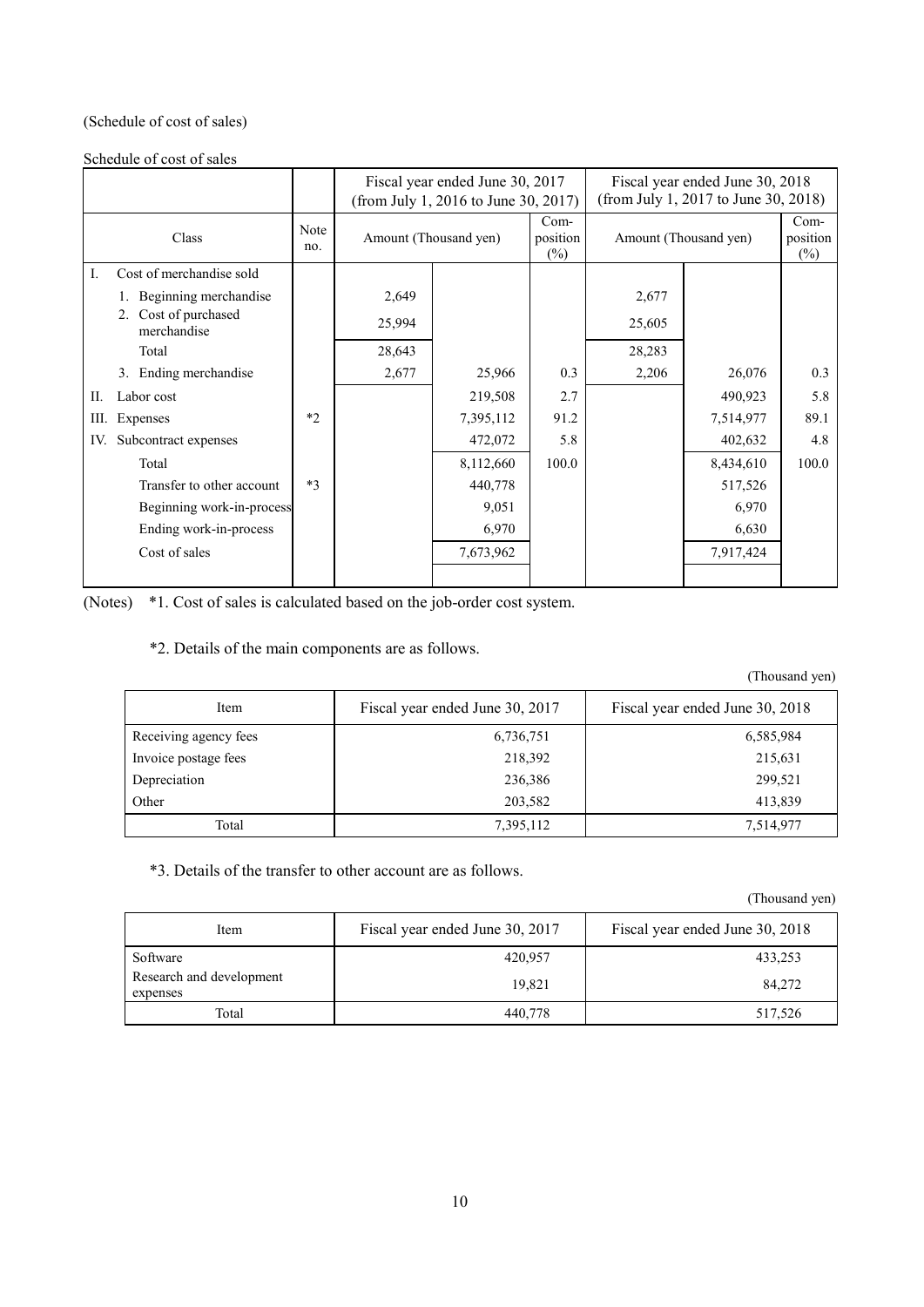#### (3) Statement of Changes in Equity

Fiscal year ended June 30, 2017 (from July 1, 2016 to June 30, 2017)

|                                                            |                          |                                      |                          |                            |                                        |                         |                                            | (Thousands of yen)         |  |
|------------------------------------------------------------|--------------------------|--------------------------------------|--------------------------|----------------------------|----------------------------------------|-------------------------|--------------------------------------------|----------------------------|--|
|                                                            |                          | Shareholders' equity                 |                          |                            |                                        |                         |                                            |                            |  |
|                                                            |                          | Capital surplus<br>Retained earnings |                          |                            |                                        |                         |                                            |                            |  |
|                                                            |                          |                                      |                          |                            |                                        | Other retained earnings |                                            |                            |  |
|                                                            | Capital stock            | Legal capital<br>surplus             | Total capital<br>surplus | Legal retained<br>earnings | Reserve for<br>special<br>depreciation | General<br>reserve      | Retained<br>earnings<br>brought<br>forward | Total retained<br>earnings |  |
| Balance at beginning of<br>current period                  | 667,782                  | 3,509,216                            | 3,509,216                | 22,010                     | 4,695                                  | 3,160,000               | 2,076,740                                  | 5,263,446                  |  |
| Changes of items during<br>period                          |                          |                                      |                          |                            |                                        |                         |                                            |                            |  |
| Reversal of reserve for<br>special depreciation            |                          |                                      |                          |                            | (1, 565)                               |                         | 1,565                                      |                            |  |
| Dividends of surplus                                       |                          |                                      |                          |                            |                                        |                         | (745,201)                                  | (745,201)                  |  |
| Profit                                                     |                          |                                      |                          |                            |                                        |                         | 869,688                                    | 869,688                    |  |
| Disposal of treasury<br>shares                             |                          |                                      |                          |                            |                                        |                         | (184, 601)                                 | (184,601)                  |  |
| Net changes of items<br>other than shareholders'<br>equity |                          |                                      |                          |                            |                                        |                         |                                            |                            |  |
| Total changes of items<br>during period                    | $\overline{\phantom{0}}$ | $\overline{\phantom{0}}$             | $\overline{\phantom{0}}$ | $\overline{\phantom{0}}$   | (1, 565)                               |                         | (58, 549)                                  | (60, 113)                  |  |
| Balance at end of current<br>period                        | 667,782                  | 3,509,216                            | 3,509,216                | 22,010                     | 3,130                                  | 3,160,000               | 2,018,191                                  | 5,203,332                  |  |

|                                                            | Shareholders' equity |                                  | Valuation and translation<br>adjustments                        |                                                   |                                |                     |
|------------------------------------------------------------|----------------------|----------------------------------|-----------------------------------------------------------------|---------------------------------------------------|--------------------------------|---------------------|
|                                                            | Treasury<br>shares   | Total<br>shareholders'<br>equity | Valuation<br>difference on<br>available-for-<br>sale securities | Total valuation<br>and translation<br>adjustments | Share<br>acquisition<br>rights | Total net<br>assets |
| Balance at beginning of<br>current period                  | (993, 464)           | 8,446,981                        | (593)                                                           | (593)                                             | 39,127                         | 8,485,515           |
| Changes of items during<br>period                          |                      |                                  |                                                                 |                                                   |                                |                     |
| Reversal of reserve for<br>special depreciation            |                      |                                  |                                                                 |                                                   |                                |                     |
| Dividends of surplus                                       |                      | (745, 201)                       |                                                                 |                                                   |                                | (745,201)           |
| Profit                                                     |                      | 869,688                          |                                                                 |                                                   |                                | 869,688             |
| Disposal of treasury<br>shares                             | 311,426              | 126,825                          |                                                                 |                                                   |                                | 126,825             |
| Net changes of items<br>other than shareholders'<br>equity |                      |                                  | 722                                                             | 722                                               | 42,701                         | 43,423              |
| Total changes of items<br>during period                    | 311,426              | 251,312                          | 722                                                             | 722                                               | 42,701                         | 294,736             |
| Balance at end of current<br>period                        | (682, 037)           | 8,698,293                        | 129                                                             | 129                                               | 81,828                         | 8,780,251           |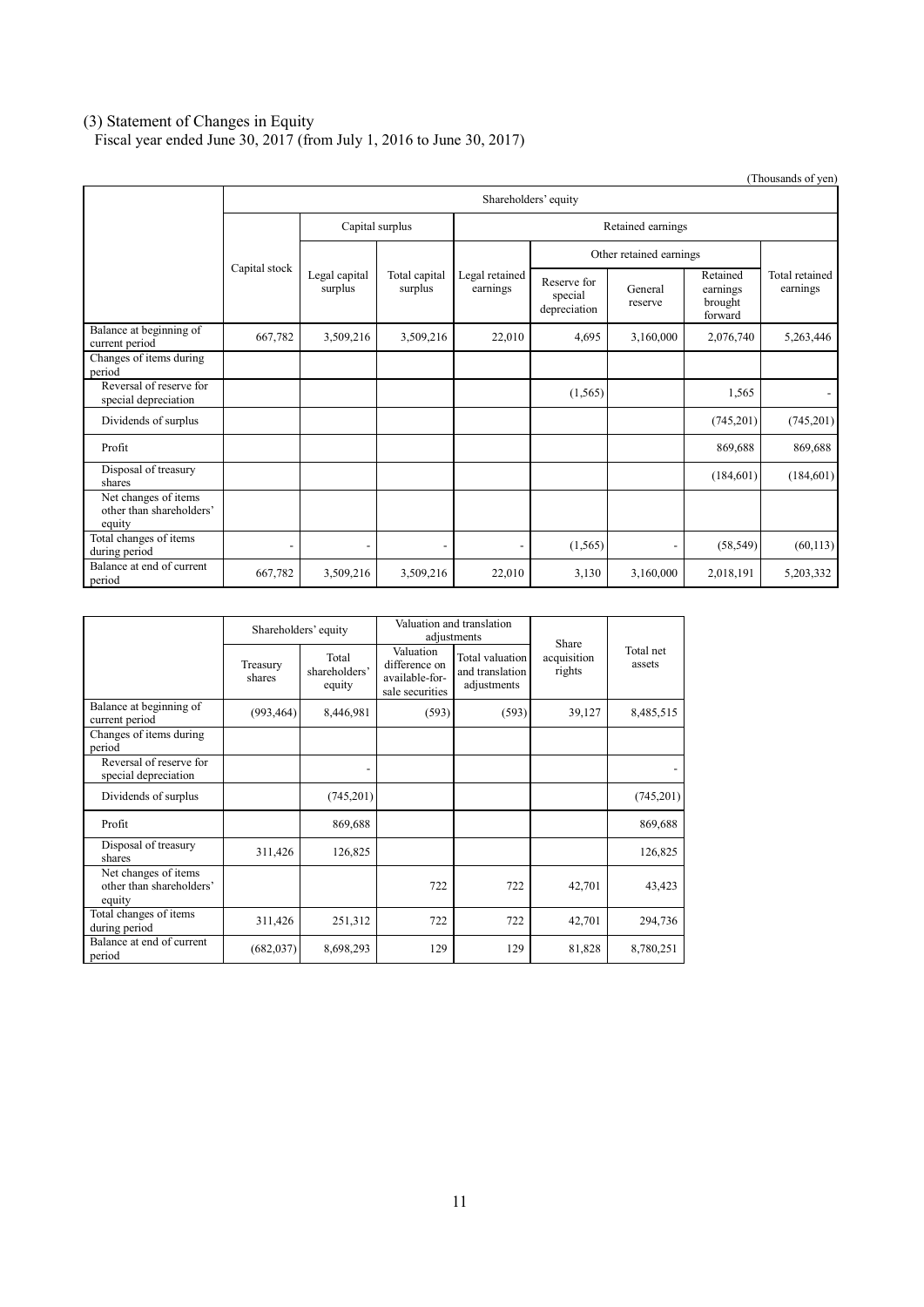# Fiscal year ended June 30, 2018 (from July 1, 2017 to June 30, 2018)

|                                                            | Shareholders' equity     |                          |                          |                            |                                        |                         |                                            |                            |  |
|------------------------------------------------------------|--------------------------|--------------------------|--------------------------|----------------------------|----------------------------------------|-------------------------|--------------------------------------------|----------------------------|--|
|                                                            | Capital surplus          |                          |                          | Retained earnings          |                                        |                         |                                            |                            |  |
|                                                            | Capital stock            |                          |                          |                            |                                        | Other retained earnings |                                            |                            |  |
|                                                            |                          | Legal capital<br>surplus | Total capital<br>surplus | Legal retained<br>earnings | Reserve for<br>special<br>depreciation | General<br>reserve      | Retained<br>earnings<br>brought<br>forward | Total retained<br>earnings |  |
| Balance at beginning of<br>current period                  | 667,782                  | 3,509,216                | 3,509,216                | 22,010                     | 3,130                                  | 3,160,000               | 2,018,191                                  | 5,203,332                  |  |
| Changes of items during<br>period                          |                          |                          |                          |                            |                                        |                         |                                            |                            |  |
| Reversal of reserve for<br>special depreciation            |                          |                          |                          |                            | (1, 565)                               |                         | 1,565                                      | $\overline{\phantom{0}}$   |  |
| Dividends of surplus                                       |                          |                          |                          |                            |                                        |                         | (944, 742)                                 | (944, 742)                 |  |
| Profit                                                     |                          |                          |                          |                            |                                        |                         | 495,152                                    | 495,152                    |  |
| Purchase of treasury<br>shares                             |                          |                          |                          |                            |                                        |                         |                                            |                            |  |
| Disposal of treasury<br>shares                             |                          |                          |                          |                            |                                        |                         | (63, 517)                                  | (63, 517)                  |  |
| Net changes of items<br>other than shareholders'<br>equity |                          |                          |                          |                            |                                        |                         |                                            |                            |  |
| Total changes of items<br>during period                    | $\overline{\phantom{a}}$ |                          |                          |                            | (1, 565)                               |                         | (511, 541)                                 | (513, 106)                 |  |
| Balance at end of current<br>period                        | 667,782                  | 3,509,216                | 3,509,216                | 22,010                     | 1,565                                  | 3,160,000               | 1,506,650                                  | 4,690,225                  |  |

|                                                            | Shareholders' equity |                                  | Valuation and translation<br>adjustments                        |                                                   | Share                 |                     |
|------------------------------------------------------------|----------------------|----------------------------------|-----------------------------------------------------------------|---------------------------------------------------|-----------------------|---------------------|
|                                                            | Treasury<br>shares   | Total<br>shareholders'<br>equity | Valuation<br>difference on<br>available-for-<br>sale securities | Total valuation<br>and translation<br>adjustments | acquisition<br>rights | Total net<br>assets |
| Balance at beginning of<br>current period                  | (682, 037)           | 8,698,293                        | 129                                                             | 129                                               | 81,828                | 8,780,251           |
| Changes of items during<br>period                          |                      |                                  |                                                                 |                                                   |                       |                     |
| Reversal of reserve for<br>special depreciation            |                      | $\overline{\phantom{0}}$         |                                                                 |                                                   |                       |                     |
| Dividends of surplus                                       |                      | (944, 742)                       |                                                                 |                                                   |                       | (944, 742)          |
| Profit                                                     |                      | 495,152                          |                                                                 |                                                   |                       | 495,152             |
| Purchase of treasury<br>shares                             | (499, 953)           | (499, 953)                       |                                                                 |                                                   |                       | (499, 953)          |
| Disposal of treasury<br>shares                             | 127,058              | 63,541                           |                                                                 |                                                   |                       | 63,541              |
| Net changes of items<br>other than shareholders'<br>equity |                      |                                  | 356                                                             | 356                                               | 12,583                | 12,939              |
| Total changes of items<br>during period                    | (372, 894)           | (886,001)                        | 356                                                             | 356                                               | 12,583                | (873,062)           |
| Balance at end of current<br>period                        | (1,054,932)          | 7,812,292                        | 485                                                             | 485                                               | 94,411                | 7,907,189           |

(Thousands of yen)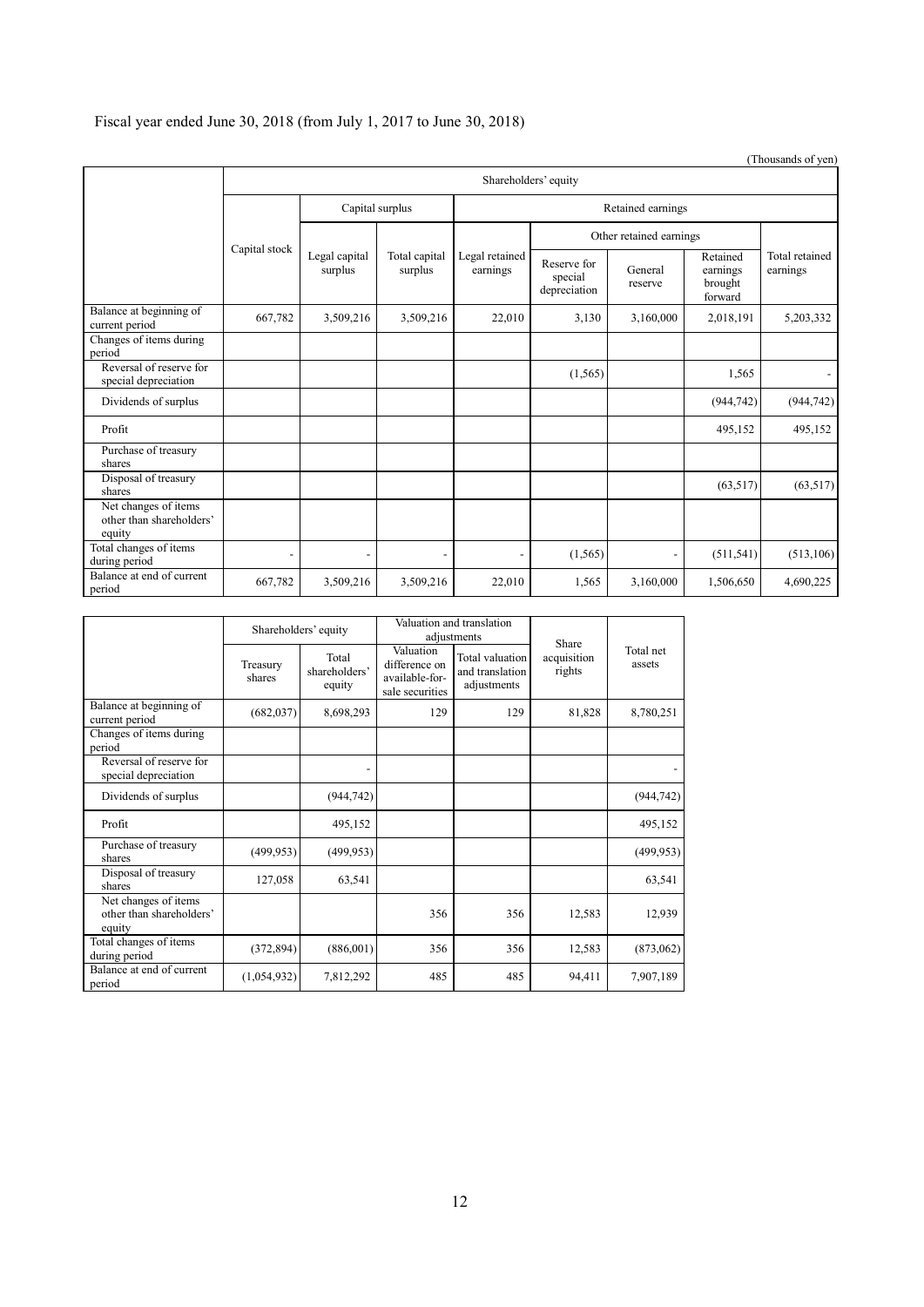# (4) Statement of Cash Flows

|                                                                 |                   | (Thousands of yen) |
|-----------------------------------------------------------------|-------------------|--------------------|
|                                                                 | Fiscal year ended | Fiscal year ended  |
|                                                                 | June 30, 2017     | June 30, 2018      |
| Cash flows from operating activities                            |                   |                    |
| Profit before income taxes                                      | 1,239,580         | 708,345            |
| Depreciation                                                    | 279,396           | 316,029            |
| Interest and dividend income                                    | (11, 773)         | (10,993)           |
| Interest expenses                                               | $\mathbf{0}$      |                    |
| Loss (gain) on investments in partnership                       | 3,335             | 2,956              |
| Decrease (increase) in operating accounts receivable            | 296,015           | 196,980            |
| Decrease (increase) in notes and accounts receivable -<br>trade | 69,565            | (81,992)           |
| Decrease (increase) in inventories                              | 2,153             | (1, 496)           |
| Increase (decrease) in operating accounts payable               | (587, 619)        | (382, 777)         |
| Increase (decrease) in notes and accounts payable - trade       | (90, 400)         | 47,796             |
| Increase (decrease) in receiving agency deposits                | 1,815,405         | (4,422,413)        |
| Other, net                                                      | 96,328            | (289, 171)         |
| Subtotal                                                        | 3,111,988         | (3,916,736)        |
| Interest and dividend income received                           | 5,686             | 10,091             |
| Interest expenses paid                                          | (0)               |                    |
| Income taxes paid                                               | (789, 609)        | (87,005)           |
| Net cash provided by (used in) operating activities             | 2,328,064         | (3,993,650)        |
| Cash flows from investing activities                            |                   |                    |
| Purchase of securities                                          | (6,498,719)       | (4,499,425)        |
| Proceeds from redemption of securities                          | 6,500,000         | 6,000,000          |
| Purchase of property, plant and equipment                       | (87, 048)         | (227,966)          |
| Purchase of intangible assets                                   | (505, 601)        | (482, 502)         |
| Payments into time deposits                                     | (1,000,000)       | (580,000)          |
| Proceeds from redemption of investment securities               | 300,000           |                    |
| Payments for investments in capital                             | (50,000)          | (25,000)           |
| Payments for guarantee deposits                                 |                   | (150,000)          |
| Net cash provided by (used in) investing activities             | (1,341,368)       | 35,106             |
| Cash flows from financing activities                            |                   |                    |
| Purchase of treasury shares                                     |                   | (499, 953)         |
| Proceeds from disposal of treasury shares resulting from        |                   |                    |
| exercise of subscription rights to shares                       | 124,456           | 37,709             |
| Proceeds from issuance of share acquisition rights              | 22,426            |                    |
| Repayments of lease obligations                                 | (115)             |                    |
| Cash dividends paid                                             | (743, 352)        | (943, 365)         |
| Net cash provided by (used in) financing activities             | (596, 586)        | (1,405,609)        |
| Net increase (decrease) in cash and cash equivalents            | 390,109           | (5,364,153)        |
| Cash and cash equivalents at beginning of period                | 14,958,039        | 15,348,149         |
| Cash and cash equivalents at end of period                      | $*15,348,149$     | *9,983,995         |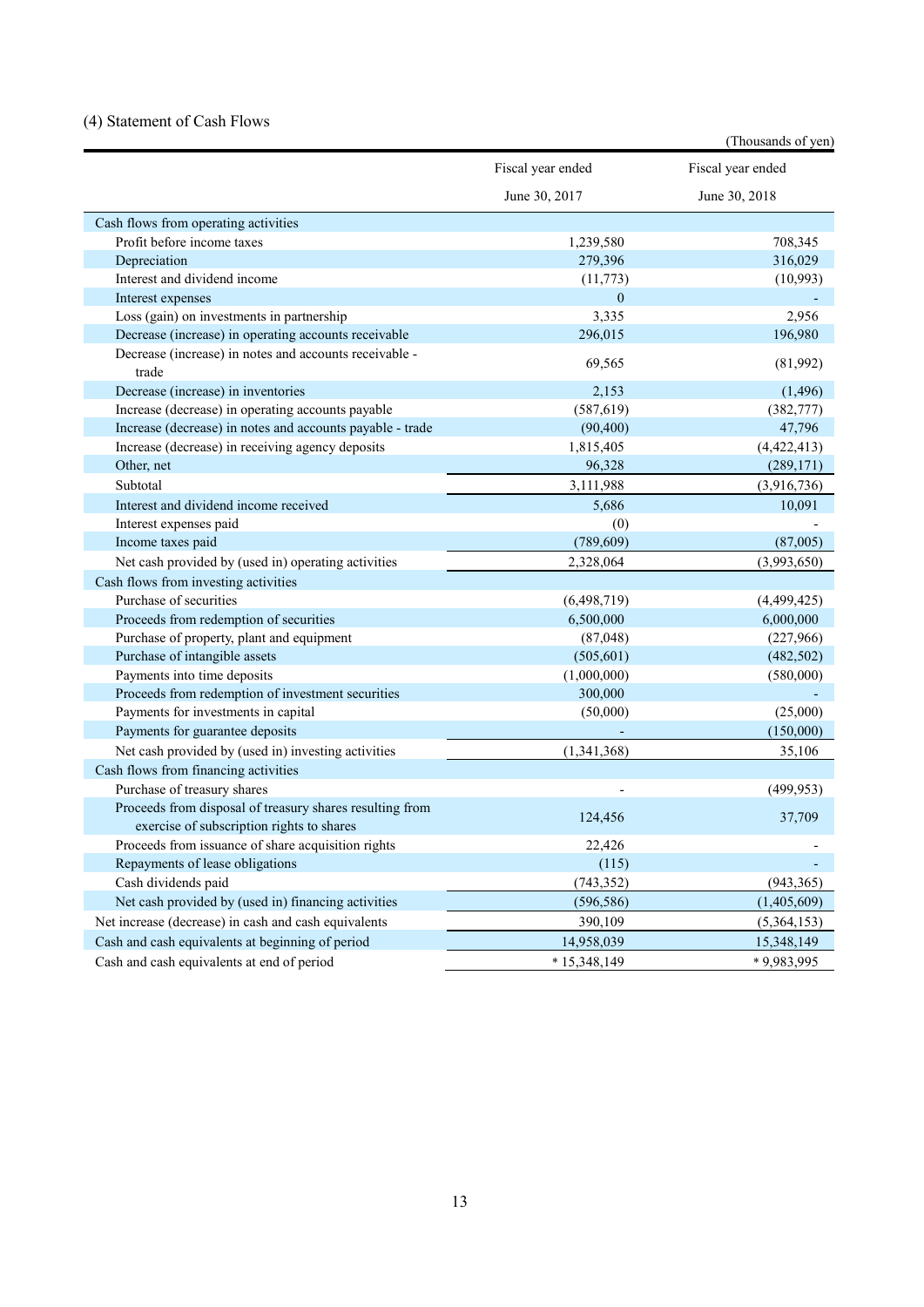(5) Notes to Financial Statements

(Notes on going concern assumption)

There is no relevant information.

#### (Additional information)

(Employee Stock Ownership Plan)

In July 2010, we introduced the Employee Stock Ownership Plan (J-ESOP; hereafter, "the program") with the aim of providing employees with benefits, raising their motivation to boost the share price with higher earnings, and sharing profits with shareholders and employees.

(1) Overview of the program

The program grants retiring employees shares in the Company based on the Share Granting Rules established in advance by the Company.

The Company gives employees points based on their contributions to earnings and their years of service and grants them shares in the Company equivalent to their cumulative points when they retire. These shares are acquired, including the future portion, based on an amount entrusted in advance, and managed separately as assets in trust.

With the introduction of this system, employees' motivation to work and their interest in share prices rises, and it is also expected to help attract talented employees.

(2) We have applied the "Practical Solution on Transactions of Delivering the Company's Own Stock to Employees, etc., through Trusts" (PTIF No. 30, March 26, 2015), but accounting treatment is based on the method previously adopted.

## (3) Matters related to Company shares held by the trust

The book value in the trust was ¥89,166,000 at the end of the previous fiscal year and ¥89,166,000 at the end of the current fiscal year. The Company shares held by the trust are posted as treasury stock under shareholders' equity.

The number of outstanding shares at the end of the previous fiscal year was 192,600 and was 192,600 at the end of the current fiscal year. The average number of shares during the fiscal year was 192,926 in the previous fiscal year and 192,600 in the current fiscal year. The number of shares at the end of the fiscal year and the average number of shares during the fiscal year are not included in the treasury stock excluded when calculating per share information.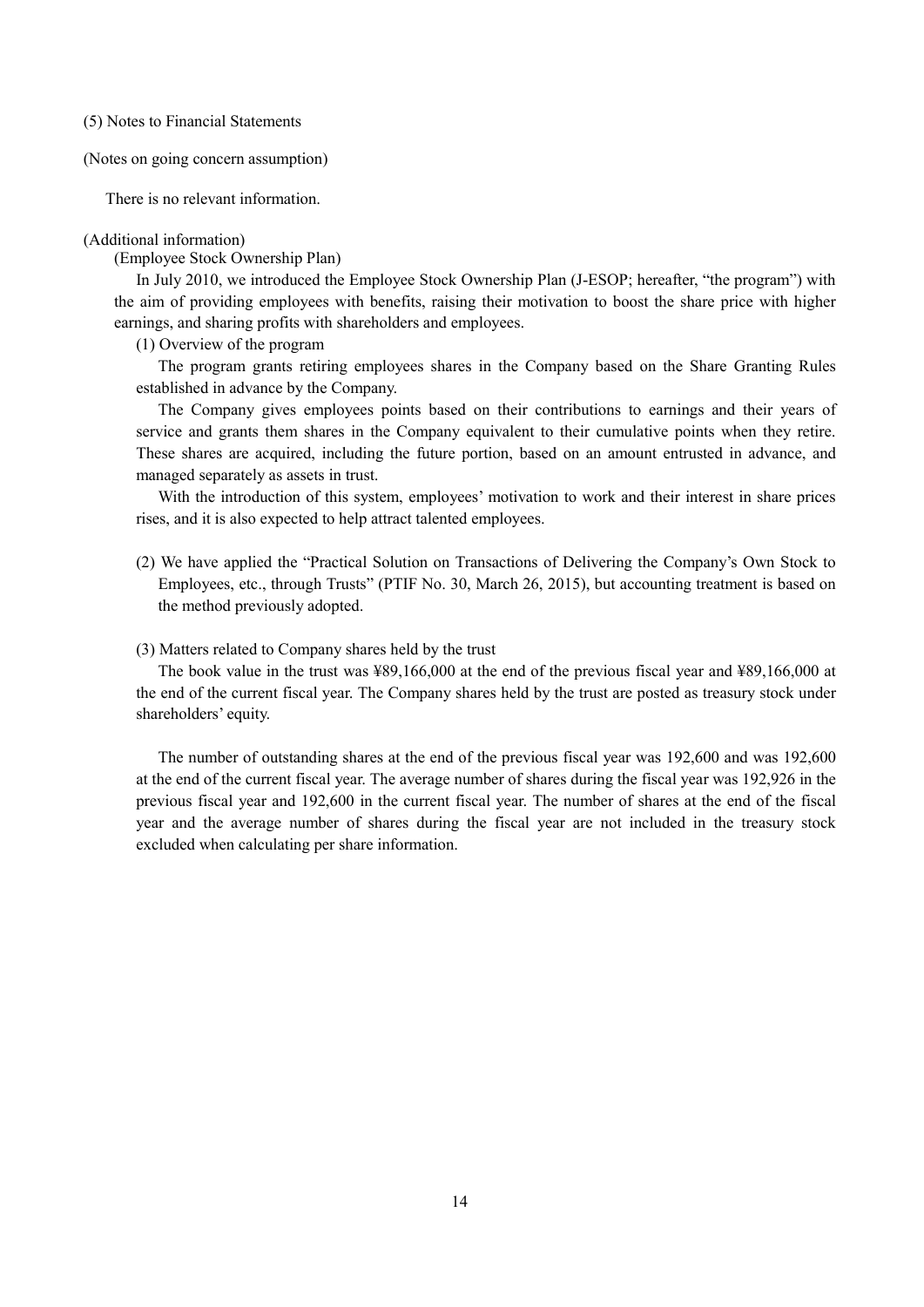(Significant accounting policies)

- 1. Valuation standards and valuation methods for securities
- (1) Held-to-maturity securities

Amortized cost method (interest method)

(2) Available-for-sale securities

Available-for-sale securities with market value

The market value method is applied, based on the market value as of the fiscal-end. The entire valuation difference from the purchase price is recorded directly as net assets, and the cost of securities sold is calculated using the moving-average method.

- 2. Valuation standards and valuation methods of inventories
- (1) Merchandise

Stated at cost using the moving-average method (balance sheet amount is calculated by writing down the book value of assets which decreased in profitability).

(2) Work in process

Stated at cost using the specific identification method (balance sheet amount is calculated by writing down the book value of assets which decreased in profitability).

(3) Supplies

Stated at cost using the last purchase price method (balance sheet amount is calculated by writing down the book value of assets which decreased in profitability).

- 3. Depreciation methods of non-current assets
- (1) Property, plant and equipment (excluding leased assets)

Declining balance method (however, straight-line method for all the buildings (excluding accessories) acquired on or after April 1, 1998, accessories to buildings and structures acquired on or after April 1, 2016, and server equipment providing services on an integrated basis with software, of tools, furniture and fixtures). The useful lives of the major assets are as follows.

| Buildings:                     | 7-39 years   |
|--------------------------------|--------------|
| Tools, furniture and fixtures: | $3-15$ years |

(2) Intangible assets (excluding leased assets)

Straight-line depreciation Software for internal use is amortized based on its internally estimated useful life (3 to 5 years).

(3) Leased assets

The straight-line method, substituting the lease term with the useful life, assuming no residual value.

- 4. Basis for recording allowances
- (1) Allowance for doubtful accounts

To prepare for bad debt losses, the Company records estimated amount of uncollectable receivables, based on loan loss ratio for general receivables, and case-by-case review of collectability for specific receivables such as doubtful accounts receivable. Since actual loan loss until the end of the fiscal year under review was negligible, loan loss ratio for general receivables is assumed as zero.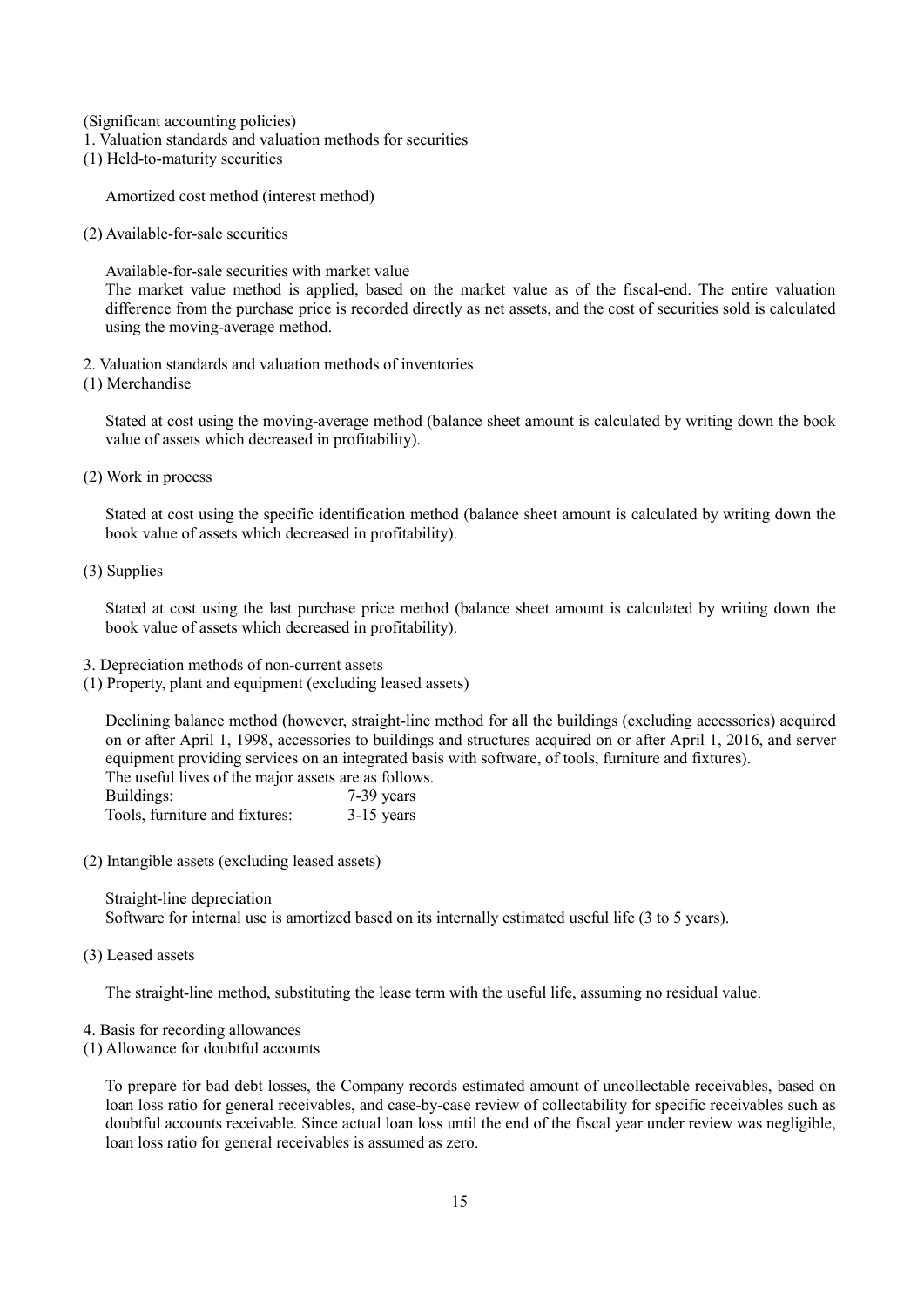## (2) Provision for bonuses

To prepare for the payment of bonuses for employees, estimated amount of payment of bonuses is recorded.

(3) Provision for retirement benefits

To prepare for the payment of employees' retirement benefits, an amount based on retirement benefit obligations (amount required by simplified method at year-end to pay for voluntary termination) and pension assets as of the end of the fiscal year under review is recorded. In the event that pension assets exceed retirement benefit obligations, such excess shall be recorded as prepaid pension cost under "other" in investments and other assets.

(4) Provision for granting of shares

To prepare for the granting of shares to employees in accordance with the Share Granting Rules, estimated amount of share granting obligations as of the end of the fiscal year under review is recorded.

(5) Provision for point card certificates

We give points to people who have *Shiharai-Hisho* accounts, and record the amount expected to be used in the future as point reserves to prepare for future obligations in the event that these points are used.

## (Additional information)

In accordance with the launch of the new "FinTech service," *Shiharai-Hisho*, we began to record provision for point card certificates from the current fiscal year.

5. The range of cash within the statement of cash flows

Cash within the statement of cash flows include cash at hand, demand deposits and short-term investments that are easily converted into cash, with little risk of fluctuation in value and reach maturity within three months from acquisition.

6. Other significant matters underlying the preparation of financial statements

Accounting of consumption taxes

All transactions are recorded net of consumption taxes and local consumption taxes.

Non-deductible consumption taxes are recorded as periodic expenses for the fiscal year in which they incur. However, non-deductible consumption taxes associated with non-current assets are recorded under "other" in investments and other assets, subject to equal amortization in accordance with the provisions of the Corporation Tax Act.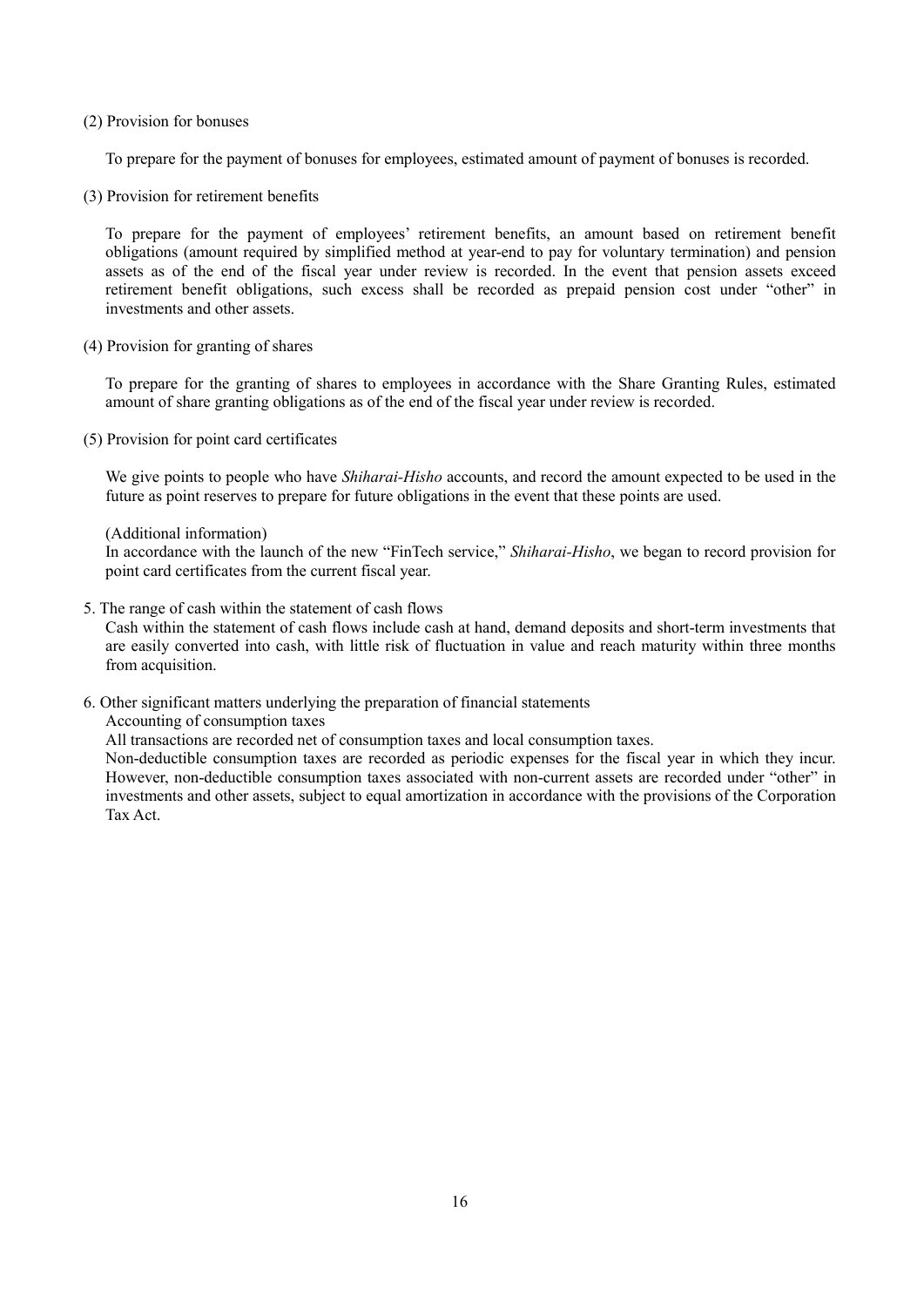(Notes to Balance Sheet)

\* Receiving agency deposit

Receiving agency deposit is a deposit related to money collection business, and an equivalent amount is included in the deposits.

(Notes to Statement of Income)

\*1 Approximate ratio of expenses included in selling expenses was 14% in the previous fiscal year, and 15% in the fiscal year under review. Approximate ratio of expenses included in general and administrative expenses was 86% in the previous fiscal year, and 85% in the fiscal year under review.

The major components and amounts of selling, general and administrative expenses are as follows.

|                                  |                                 | (Thousand yen)                                                                                               |
|----------------------------------|---------------------------------|--------------------------------------------------------------------------------------------------------------|
|                                  | Fiscal year ended June 30, 2017 | Fiscal year ended June 30, 2018<br>(from July 1, 2016 to June 30, 2017) (from July 1, 2017 to June 30, 2018) |
| Advertising expenses             | 158,331                         | 147,979                                                                                                      |
| Directors' compensations         | 103,182                         | 88,261                                                                                                       |
| Salaries, allowances and bonuses | 317,227                         | 318,067                                                                                                      |
| Rent expenses                    | 45,978                          | 45,820                                                                                                       |
| Depreciation                     | 41,201                          | 16,507                                                                                                       |
| Commission fees                  | 338,076                         | 93,926                                                                                                       |

\*2 Total research and development expenses included in selling, general and administrative expenses

|                                      | (Thousand yen)                       |
|--------------------------------------|--------------------------------------|
| Fiscal year ended June 30, 2017      | Fiscal year ended June 30, 2018      |
| (from July 1, 2016 to June 30, 2017) | (from July 1, 2017 to June 30, 2018) |
| 17.067                               | 93.343                               |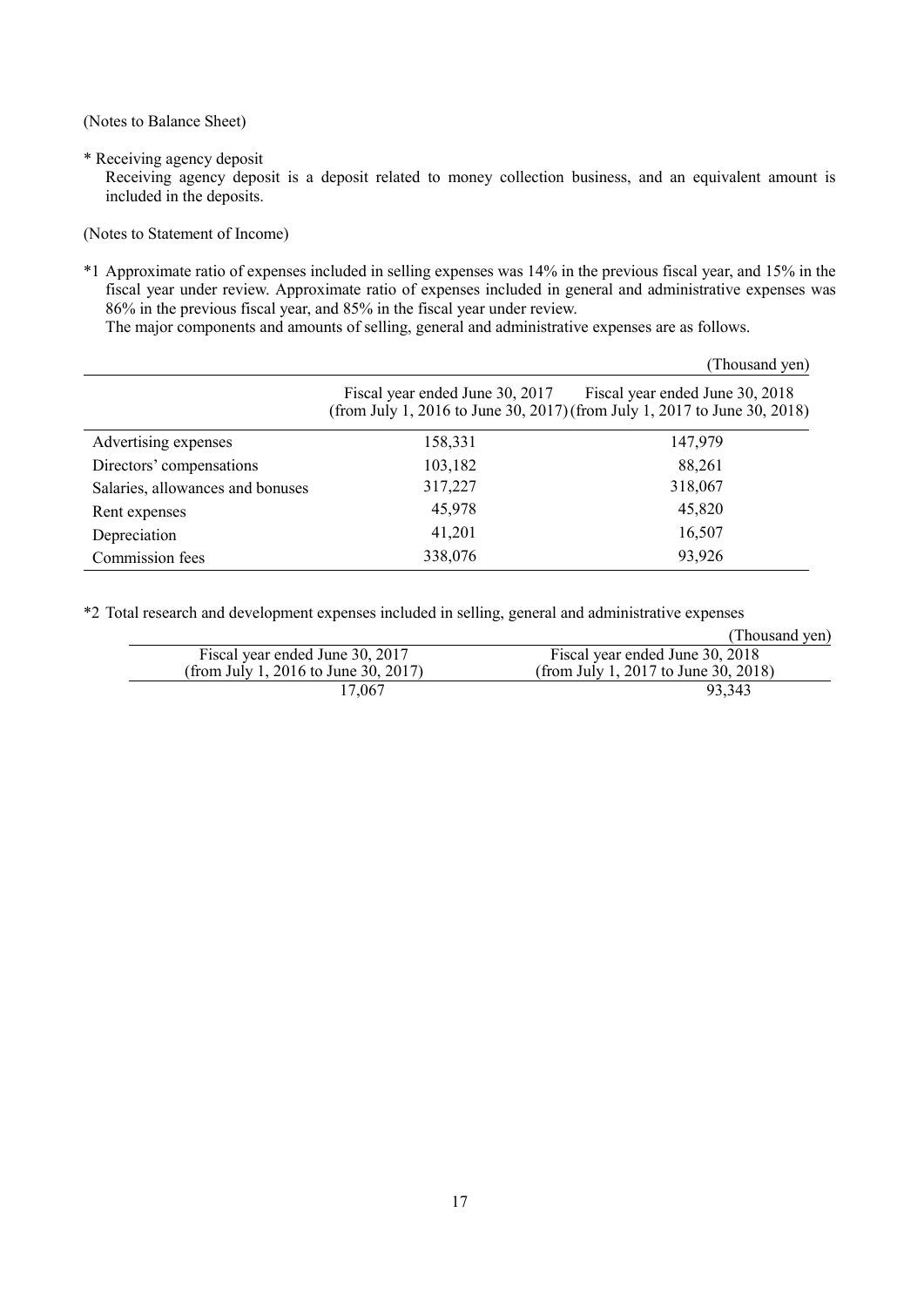# (Notes to Statement of Changes in Equity)

#### Fiscal year ended June 30, 2017 (from July 1, 2016 to June 30, 2017)

1. Class and total number of issued shares and class and total number of treasury shares

|                                        |                                            |                           |                           | (Shares)                             |
|----------------------------------------|--------------------------------------------|---------------------------|---------------------------|--------------------------------------|
|                                        | Number of shares at<br>beginning of period | Increase during<br>period | Decrease during<br>period | Number of shares at<br>end of period |
| Issued shares                          |                                            |                           |                           |                                      |
| Common shares<br>(Notes $1, 2$ )       | 9,700,000                                  | 9,700,000                 |                           | 19,400,000                           |
| Total                                  | 9,700,000                                  | 9,700,000                 |                           | 19,400,000                           |
| Treasury shares                        |                                            |                           |                           |                                      |
| Common shares<br>(Notes $1, 3, 4, 5$ ) | 481,979                                    | 481,979                   | 266,200                   | 697,758                              |
| Total                                  | 481,979                                    | 481,979                   | 266,200                   | 697,758                              |

(Notes) 1. The Company conducted a 2-for-1 share split of common shares effective July 1, 2016.

2. The increase in issued common shares by 9,700,000 shares is due to the share split.

3. The increase in treasury common shares by 481,979 shares is due to the share split.

4. The decrease in treasury common shares by 266,200 shares is due to the decreases of 264,800 shares associated with the exercise of stock options, and 1,400 shares associated with the grant by the Employee Stock Ownership Plan (J-ESOP).

5. Following the introduction of the Employee Stock Ownership Plan (J-ESOP), Trust & Custody Services Bank, Ltd. (Trust Account E) purchased 1,000 shares of the Company on June 25, 2010. The number of treasury shares stated herein includes 97,000 shares at beginning of period and 192,600 shares at end of period in the Company held by the Trust Account E as of June 30, 2017.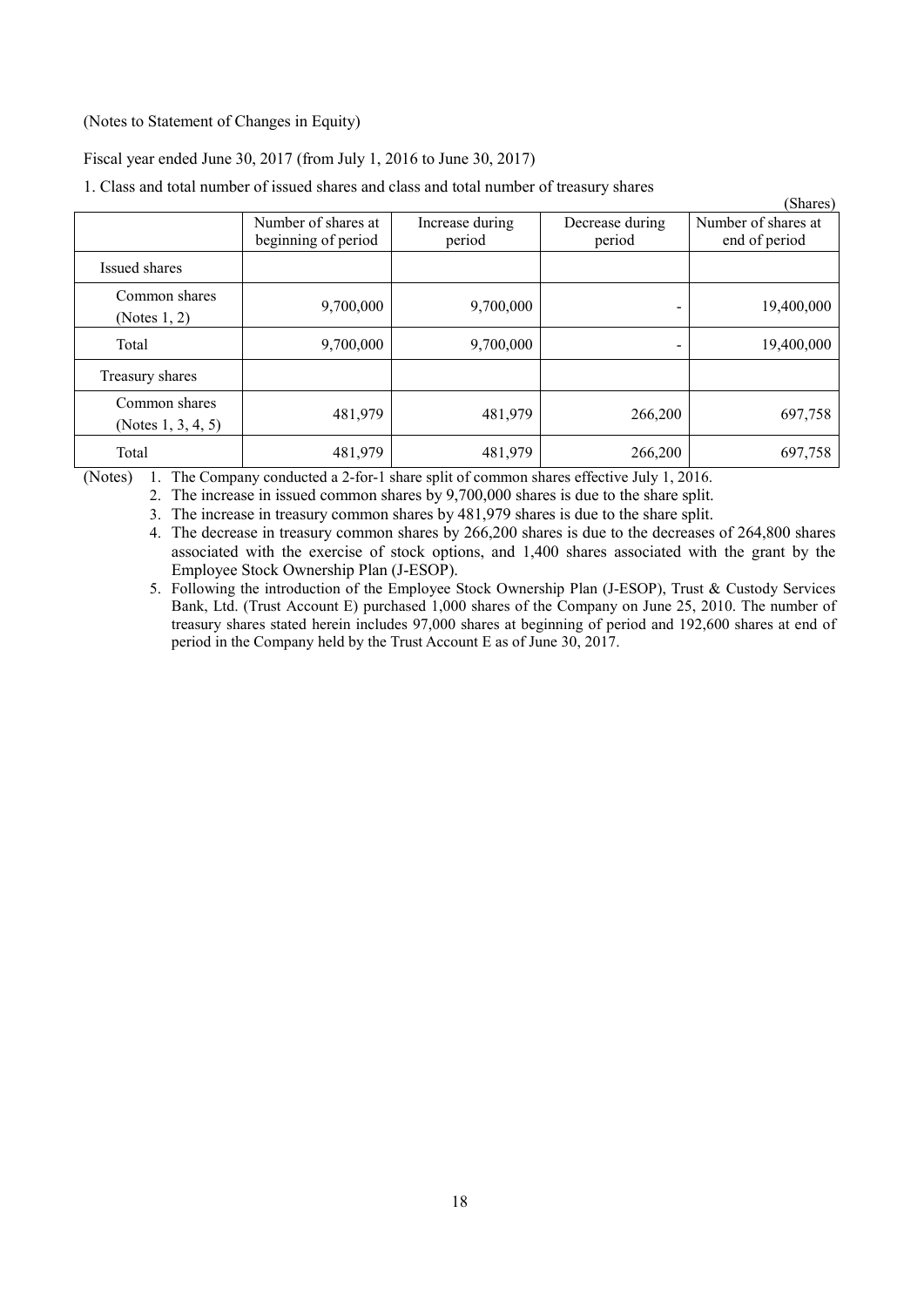|                       |                                                                                                                 | Class $of$                                                     | Number of shares for the purpose of stock acquisition rights |                           |                           | Balance at                              |                                           |
|-----------------------|-----------------------------------------------------------------------------------------------------------------|----------------------------------------------------------------|--------------------------------------------------------------|---------------------------|---------------------------|-----------------------------------------|-------------------------------------------|
| Type                  | Schedule of<br>stock<br>acquisition<br>rights                                                                   | shares for the<br>purpose of<br>stock<br>acquisition<br>rights | Number of<br>shares at<br>beginning of<br>period             | Increase<br>during period | Decrease<br>during period | Number of<br>shares at end<br>of period | the end of<br>period<br>(Thousand<br>yen) |
| Submitting<br>company | 1st series stock<br>acquisition<br>rights in the<br>form of stock<br>options as stock-<br>based<br>compensation |                                                                |                                                              |                           |                           |                                         | 9,012                                     |
|                       | 2nd series stock<br>acquisition<br>rights in the<br>form of stock<br>options as stock-<br>based<br>compensation |                                                                |                                                              |                           |                           |                                         | 10,050                                    |
|                       | 1st series stock<br>acquisition<br>rights in the<br>form of<br>performance-<br>based stock<br>options           |                                                                |                                                              |                           |                           |                                         | 1,615                                     |
|                       | 3rd series stock<br>acquisition<br>rights in the<br>form of stock<br>options as stock-<br>based<br>compensation |                                                                |                                                              |                           |                           |                                         | 10,073                                    |
|                       | 4th series stock<br>acquisition<br>rights in the<br>form of stock<br>options as stock-<br>based<br>compensation |                                                                |                                                              |                           |                           |                                         | 6,654                                     |
|                       | 5th series stock<br>acquisition<br>rights in the<br>form of stock<br>options as stock-<br>based<br>compensation |                                                                |                                                              |                           |                           |                                         | 8,295                                     |
|                       | 2nd series stock<br>acquisition<br>rights in the<br>form of<br>performance-<br>based stock<br>options           |                                                                |                                                              |                           |                           |                                         | 22,309                                    |
|                       | 1st series stock<br>acquisition<br>rights in the<br>form of<br>qualified stock<br>options                       |                                                                |                                                              |                           |                           |                                         | 13,818                                    |
|                       | Total                                                                                                           |                                                                |                                                              |                           |                           |                                         | 81,828                                    |

# 2. Matters related to stock acquisition rights and treasury shares acquisition rights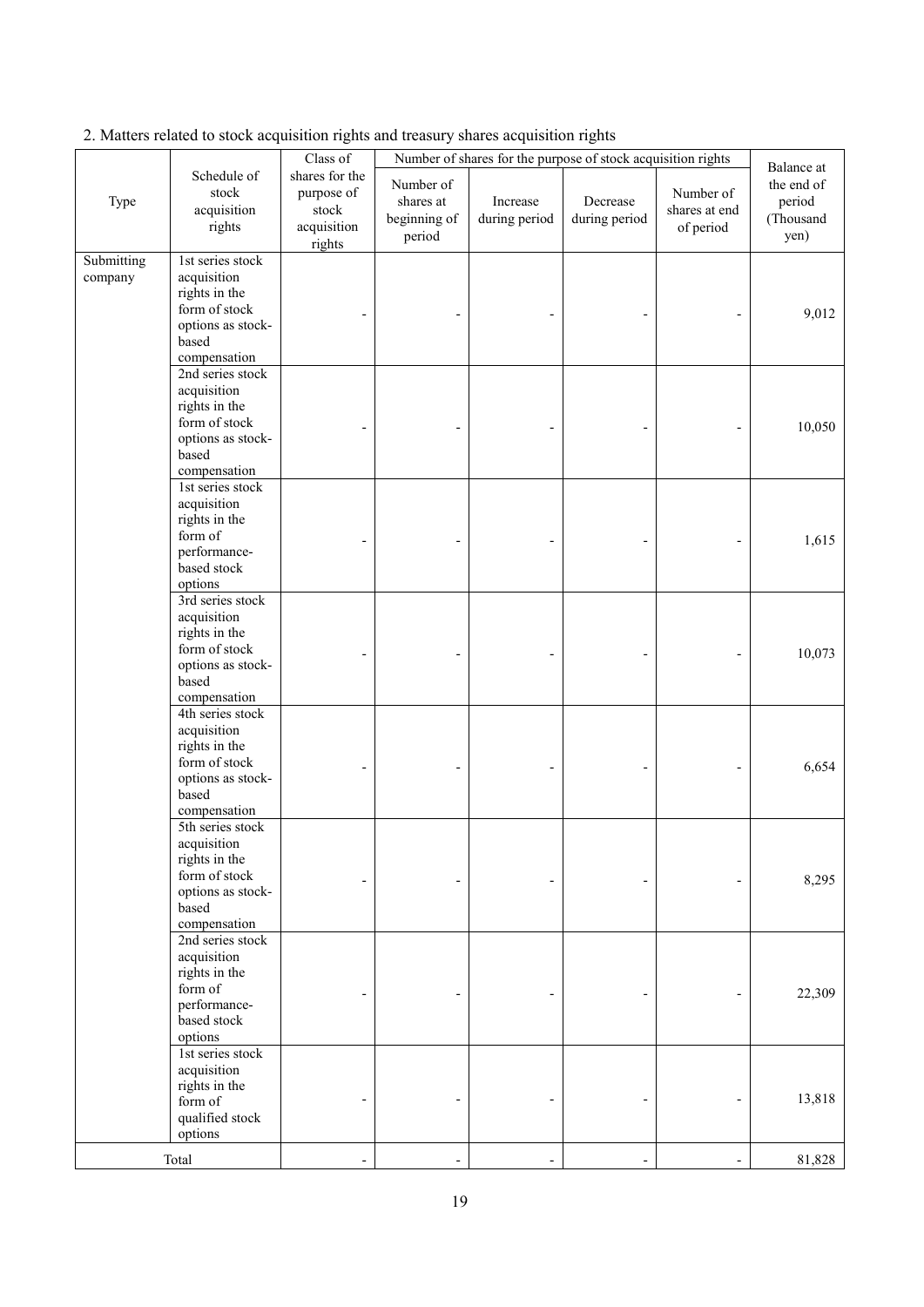# 3. Dividends

(1) Cash dividends paid

| (Resolution)                                                       | Class of<br>shares | Total cash<br>dividends<br>Thousand yen) | Dividend per share<br>'Yen) | Record date         | Effective date        |
|--------------------------------------------------------------------|--------------------|------------------------------------------|-----------------------------|---------------------|-----------------------|
| September 28, 2016<br>Annual General<br>Meeting of<br>Shareholders | Common:<br>shares  | 745.201                                  | 80                          | June $30$ .<br>2016 | September 29,<br>2016 |

(Note) Total amount of dividend includes dividend paid to Trust & Custody Services Bank, Ltd. (Trust Account E) based on the Employee Stock Ownership Plan (J-ESOP) scheme.

(2) Dividends for which the record date falls in the fiscal year under review, but the effective date fall in the following fiscal year

| (Resolution)                                                              | Class of<br>shares | Total cash<br>dividends<br>Thousand yen) | Source of<br>dividend | Dividend<br>per share<br>(Yen) | Record date         | Effective<br>date     |
|---------------------------------------------------------------------------|--------------------|------------------------------------------|-----------------------|--------------------------------|---------------------|-----------------------|
| September 27, 2017<br>Annual General<br>Meeting of<br><b>Shareholders</b> | common_<br>shares  | 944,742                                  | Retained<br>earnings  | 50                             | June $30$ .<br>2017 | September<br>28, 2017 |

(Note) Total amount of dividend includes dividend paid to Trust & Custody Services Bank, Ltd. (Trust Account E) based on the Employee Stock Ownership Plan (J-ESOP) scheme.

Fiscal year ended June 30, 2018 (from July 1, 2017 to June 30, 2018)

1. Class and total number of issued shares and class and total number of treasury shares

|                                        |                                            |                           |                           | (Shares)                             |
|----------------------------------------|--------------------------------------------|---------------------------|---------------------------|--------------------------------------|
|                                        | Number of shares at<br>beginning of period | Increase during<br>period | Decrease during<br>period | Number of shares at<br>end of period |
| Issued shares                          |                                            |                           |                           |                                      |
| Common shares<br>(Notes 1, 2)          | 19,400,000                                 |                           |                           | 19,400,000                           |
| Total                                  | 19,400,000                                 |                           |                           | 19,400,000                           |
| Treasury shares                        |                                            |                           |                           |                                      |
| Common shares<br>(Notes $1, 3, 4, 5$ ) | 697,758                                    | 429,100                   | 108,602                   | 1,018,256                            |
| Total                                  | 697,758                                    | 429,100                   | 108,602                   | 1,018,256                            |

(Notes) 1. The increase in treasury shares by 429,100 shares of common shares is due to the purchase of treasury shares by a resolution of the Board of Directors meeting.

2. The decrease in treasury shares by 108,602 shares of common shares is due to the decreases of 95,300 shares associated with the exercise of stock options and the decreases of 13,302 shares due to the granting of stock compensation with restrictions on transfers.

3. Following the introduction of the Employee Stock Ownership Plan (J-ESOP), Trust & Custody Services Bank, Ltd. (Trust Account E) purchased 1,000 shares of the Company on June 25, 2010. The number of treasury shares stated herein includes 192,600 shares at beginning of period and 192,600 shares at end of period in the Company held by the Trust Account E as of June 30, 2018.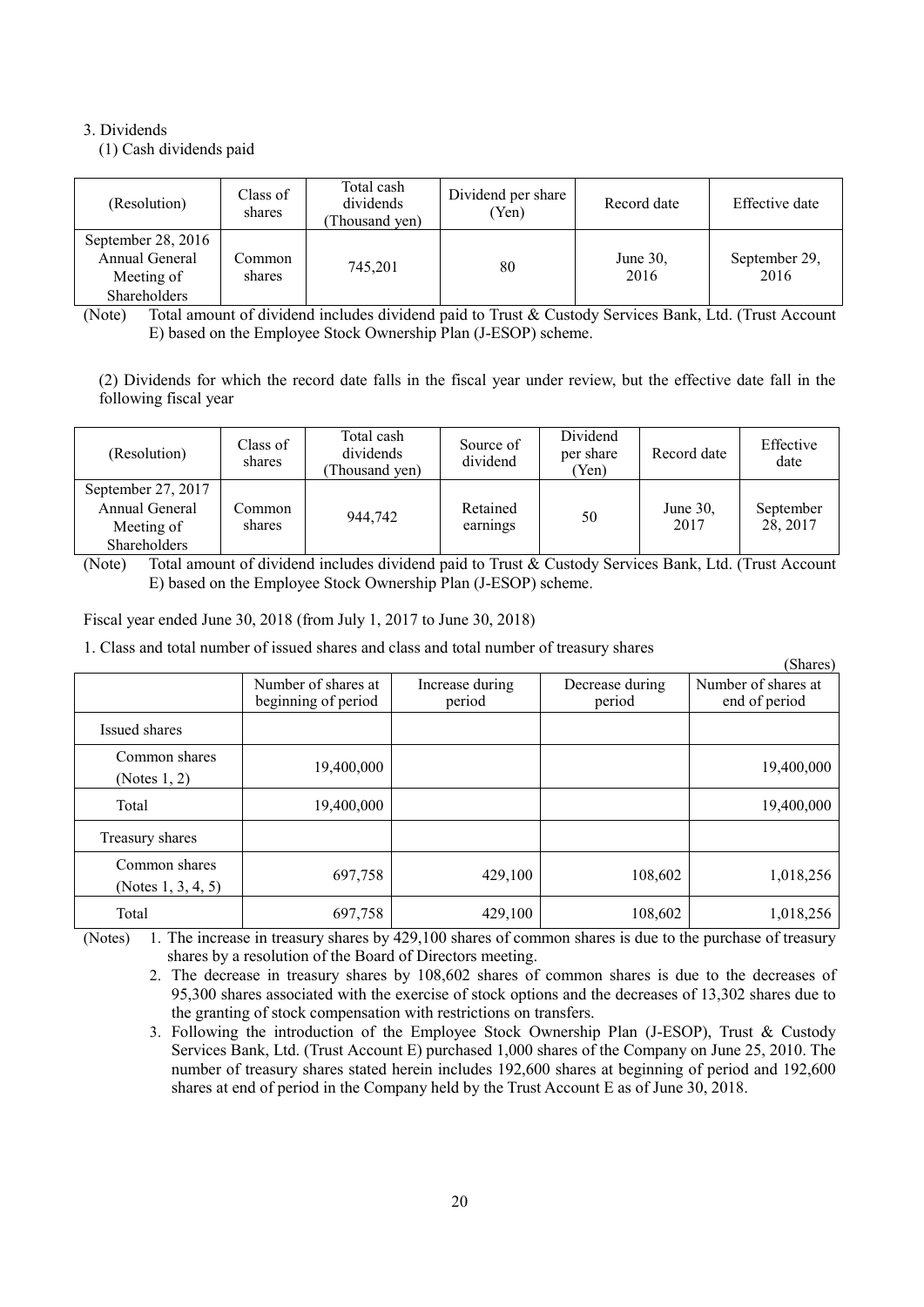|                       |                                                                                                                 | Class of                                                       | Number of shares for the purpose of stock acquisition rights |                           |                           | Balance at                              |                                           |
|-----------------------|-----------------------------------------------------------------------------------------------------------------|----------------------------------------------------------------|--------------------------------------------------------------|---------------------------|---------------------------|-----------------------------------------|-------------------------------------------|
| Type                  | Schedule of<br>stock<br>acquisition<br>rights                                                                   | shares for the<br>purpose of<br>stock<br>acquisition<br>rights | Number of<br>shares at<br>beginning of<br>period             | Increase<br>during period | Decrease<br>during period | Number of<br>shares at end<br>of period | the end of<br>period<br>(Thousand<br>yen) |
| Submitting<br>company | 1st series stock<br>acquisition<br>rights in the<br>form of stock<br>options as stock-<br>based<br>compensation |                                                                |                                                              |                           |                           |                                         | 9,012                                     |
|                       | 2nd series stock<br>acquisition<br>rights in the<br>form of stock<br>options as stock-<br>based<br>compensation |                                                                |                                                              |                           |                           |                                         | 7,800                                     |
|                       | 1st series stock<br>acquisition<br>rights in the<br>form of<br>performance-<br>based stock<br>options           |                                                                |                                                              |                           |                           |                                         | 1,094                                     |
|                       | 3rd series stock<br>acquisition<br>rights in the<br>form of stock<br>options as stock-<br>based<br>compensation |                                                                |                                                              |                           |                           |                                         | 7,727                                     |
|                       | 4th series stock<br>acquisition<br>rights in the<br>form of stock<br>options as stock-<br>based<br>compensation |                                                                |                                                              |                           |                           | $\overline{a}$                          | 5,160                                     |
|                       | 5th series stock<br>acquisition<br>rights in the<br>form of stock<br>options as stock-<br>based<br>compensation |                                                                |                                                              |                           |                           |                                         | 6,510                                     |
|                       | 2nd series stock<br>acquisition<br>rights in the<br>form of<br>performance-<br>based stock<br>options           |                                                                |                                                              |                           |                           |                                         | 20,619                                    |
|                       | 1st series stock<br>acquisition<br>rights in the<br>form of<br>qualified stock<br>options                       |                                                                |                                                              |                           |                           |                                         | 27,965                                    |

2. Matters related to stock acquisition rights and treasury shares acquisition rights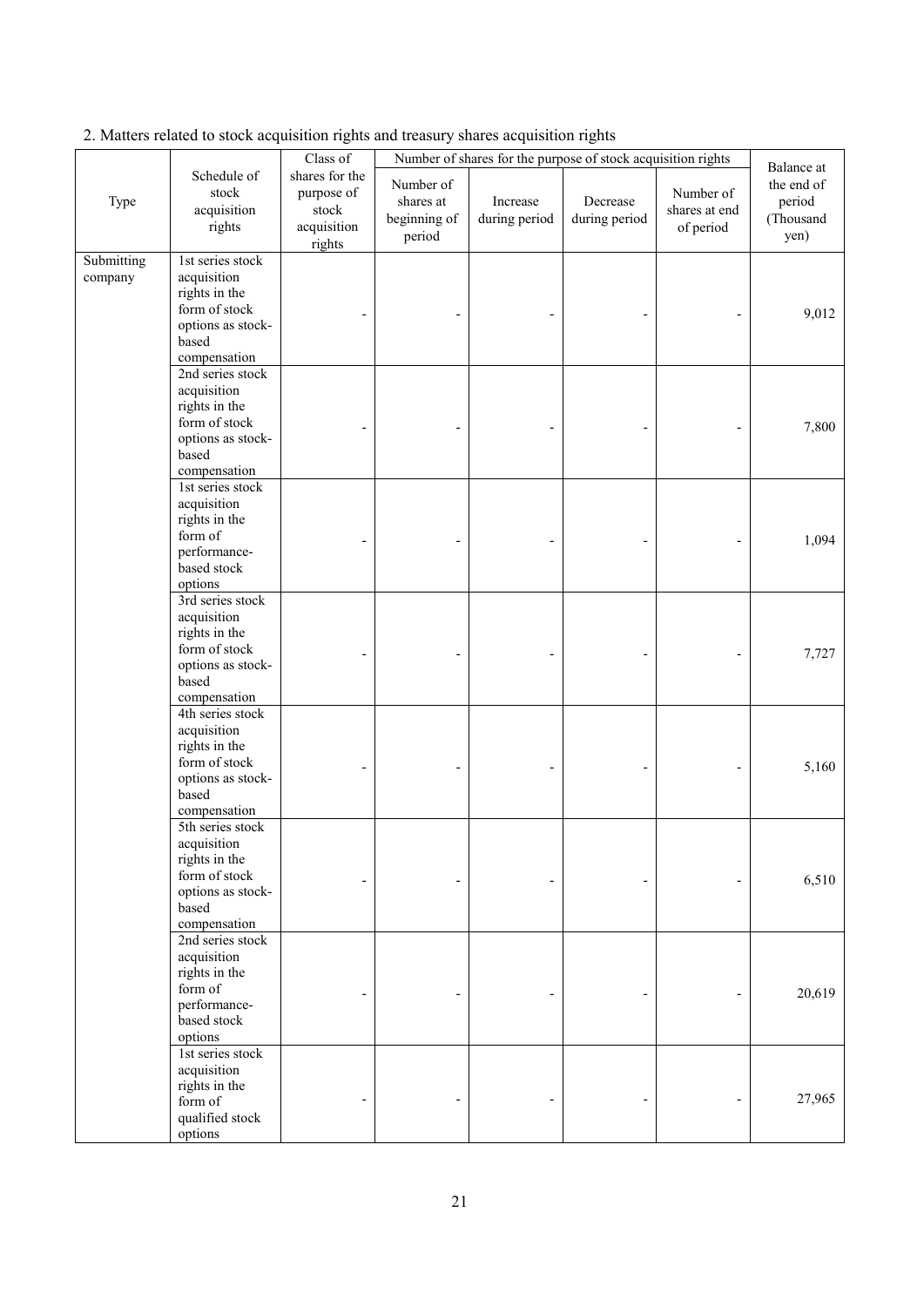|      |                                                                                                                 | Class of                                                       |                                                  |                           | Number of shares for the purpose of stock acquisition rights |                                         | Balance at                                |
|------|-----------------------------------------------------------------------------------------------------------------|----------------------------------------------------------------|--------------------------------------------------|---------------------------|--------------------------------------------------------------|-----------------------------------------|-------------------------------------------|
| Type | Schedule of<br>stock<br>acquisition<br>rights                                                                   | shares for the<br>purpose of<br>stock<br>acquisition<br>rights | Number of<br>shares at<br>beginning of<br>period | Increase<br>during period | Decrease<br>during period                                    | Number of<br>shares at end<br>of period | the end of<br>period<br>(Thousand<br>yen) |
|      | 6th series stock<br>acquisition<br>rights in the<br>form of stock<br>options as stock-<br>based<br>compensation | $\overline{\phantom{0}}$                                       |                                                  |                           |                                                              |                                         | 8,522                                     |
|      | Total                                                                                                           | -                                                              |                                                  |                           |                                                              |                                         | 94,411                                    |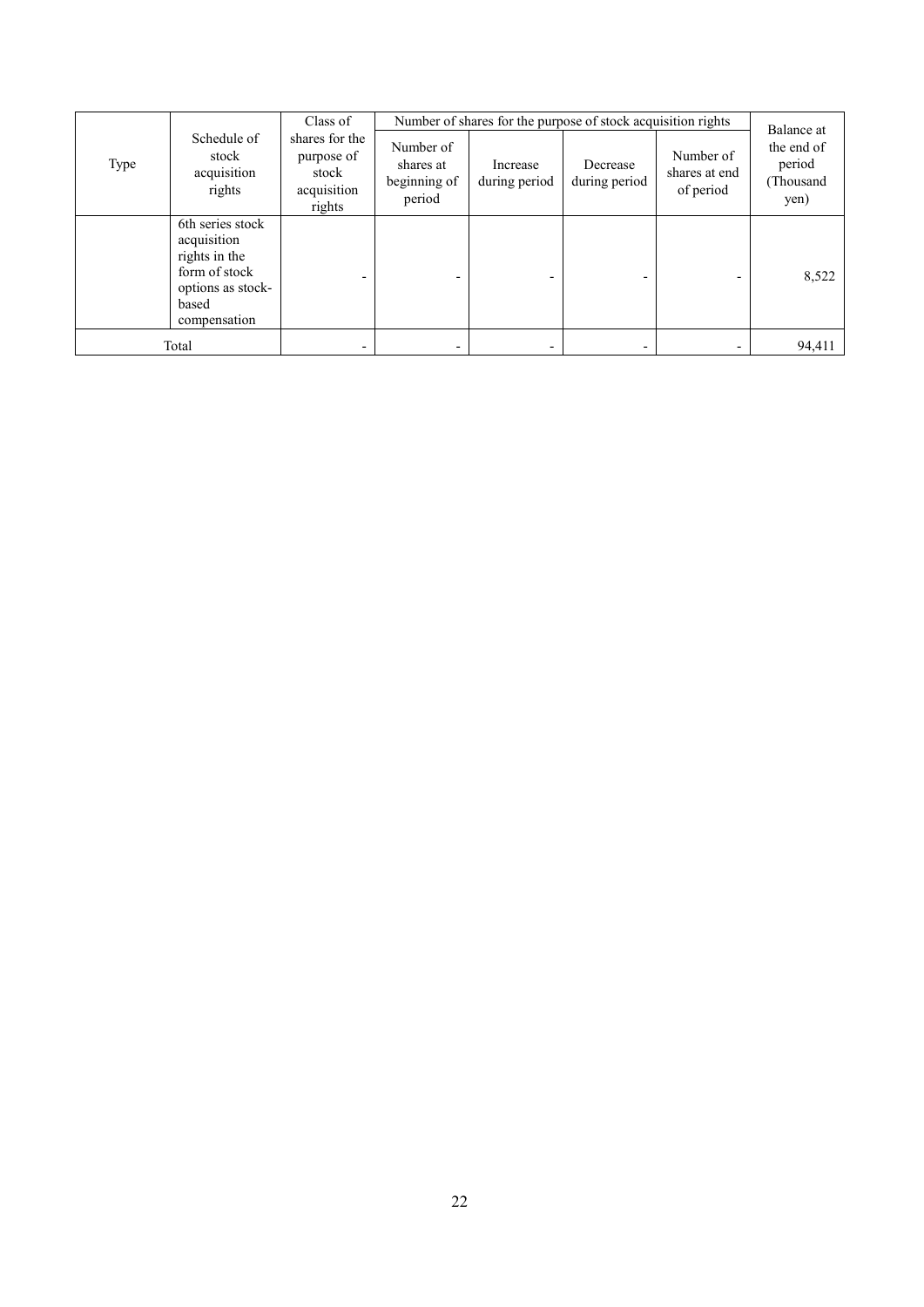# 3. Dividends

(1) Cash dividends paid

| (Resolution)                                                       | Class of<br>shares | Total cash<br>dividends<br>Thousand yen) | Dividend per share<br>(Yen) | Record date         | Effective date        |
|--------------------------------------------------------------------|--------------------|------------------------------------------|-----------------------------|---------------------|-----------------------|
| September 27, 2017<br>Annual General<br>Meeting of<br>Shareholders | .`ommon<br>shares  | 944.742                                  | 50                          | June $30$ .<br>2017 | September 28,<br>2017 |

(Note) Total amount of dividend includes dividend paid to Trust & Custody Services Bank, Ltd. (Trust Account E) based on the Employee Stock Ownership Plan (J-ESOP) scheme.

(2) Dividends for which the record date falls in the fiscal year under review, but the effective date fall in the following fiscal year

| (Resolution)                                                       | Class of<br>shares | Total cash<br>dividends<br>Thousand yen) | Source of<br>dividend | Dividend<br>per share<br>(Yen) | Record date         | Effective<br>date     |
|--------------------------------------------------------------------|--------------------|------------------------------------------|-----------------------|--------------------------------|---------------------|-----------------------|
| September 27, 2018<br>Annual General<br>Meeting of<br>Shareholders | Common<br>shares   | 928,717                                  | Retained<br>earnings  | 50                             | June $30$ .<br>2018 | September<br>28, 2018 |

(Note) Total amount of dividend includes dividend paid to Trust & Custody Services Bank, Ltd. (Trust Account E) based on the Employee Stock Ownership Plan (J-ESOP) scheme.

(Notes to Statement of Cash Flows)

\*Relationship between "Cash and cash equivalents at end of period" and account items listed in the Balance Sheet  $(Thomand xon)$ 

|                                                               |                                                                         | Thousand vent                                                           |
|---------------------------------------------------------------|-------------------------------------------------------------------------|-------------------------------------------------------------------------|
|                                                               | Fiscal year ended June 30, 2017<br>(from July 1, 2016 to June 30, 2017) | Fiscal year ended June 30, 2018<br>(from July 1, 2017 to June 30, 2018) |
| Cash and deposits                                             | 15,848,163                                                              | 10,564,002                                                              |
| Securities (MMF, etc.)                                        | 499.985                                                                 | 999,993                                                                 |
| Time deposits with deposit terms of<br>more than three months | (1,000,000)                                                             | (1,580,000)                                                             |
| Cash and cash equivalents                                     | 15,348,149                                                              | 9,983,995                                                               |

Cash and cash equivalents include ¥6,959,082 thousand commensurate with receiving agency deposit.

(Equity in earnings/loss of affiliates)

Fiscal year ended June 30, 2017 (from July 1, 2016 to June 30, 2017)

There is no relevant information.

Fiscal year ended June 30, 2018 (from July 1, 2017 to June 30, 2018)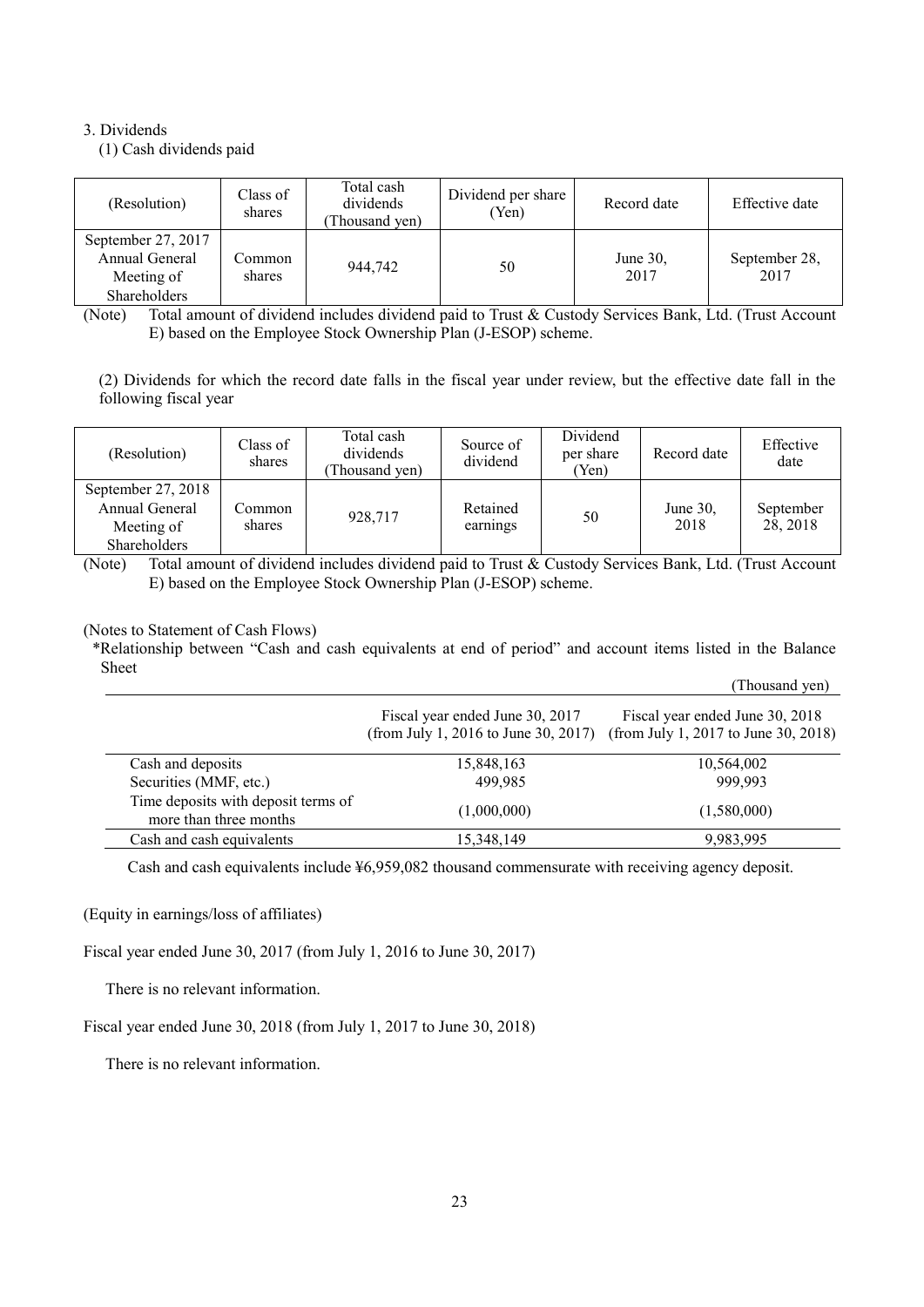(Segment information, etc.) [Segment information]

Fiscal year ended June 30, 2017 (from July 1, 2016 to June 30, 2017)

Description is omitted because the Company operates in a single segment of payment and authentication business.

Fiscal year ended June 30, 2018 (from July 1, 2017 to June 30, 2018)

Description is omitted because the Company operates in a single segment of payment and authentication business.

[Related information]

Fiscal year ended June 30, 2017 (from July 1, 2016 to June 30, 2017) 1. Information by product and service

Description is omitted because the Company operates in a single segment of payment and authentication business.

2. Information by region

(1) Net sales

Description is omitted because sales to external customers in Japan account for more than 90% of total net sales stated in the Statement of Income.

# (2) Property, plant and equipment

Description is omitted because the amount of property, plant and equipment located in Japan exceeds 90% of the property, plant and equipment on the balance sheets.

|                             |           | (Thousand yen)                |
|-----------------------------|-----------|-------------------------------|
| Customer name               | Net sales | Related segment               |
| Amazon Japan G.K.<br>(Note) | 3,278,305 | Payment and<br>authentication |
| Yahoo Japan Corporation     | 1,447,348 | Payment and<br>authentication |

#### 3. Information by major customer

(Note) The figure includes sales of  $\frac{1}{2}3.033,117$  thousand for the previous fiscal year and  $\frac{1}{2}2.386$  thousand for the fiscal year under review to AMAZON.COM INT'L SALES, INC.

Fiscal year ended June 30, 2018 (from July 1, 2017 to June 30, 2018)

1. Information by product and service

Description is omitted because the Company operates in a single segment of payment and authentication business.

#### 2. Information by region

(1) Net sales

Description is omitted because sales to external customers in Japan account for more than 90% of total net sales stated in the Statement of Income.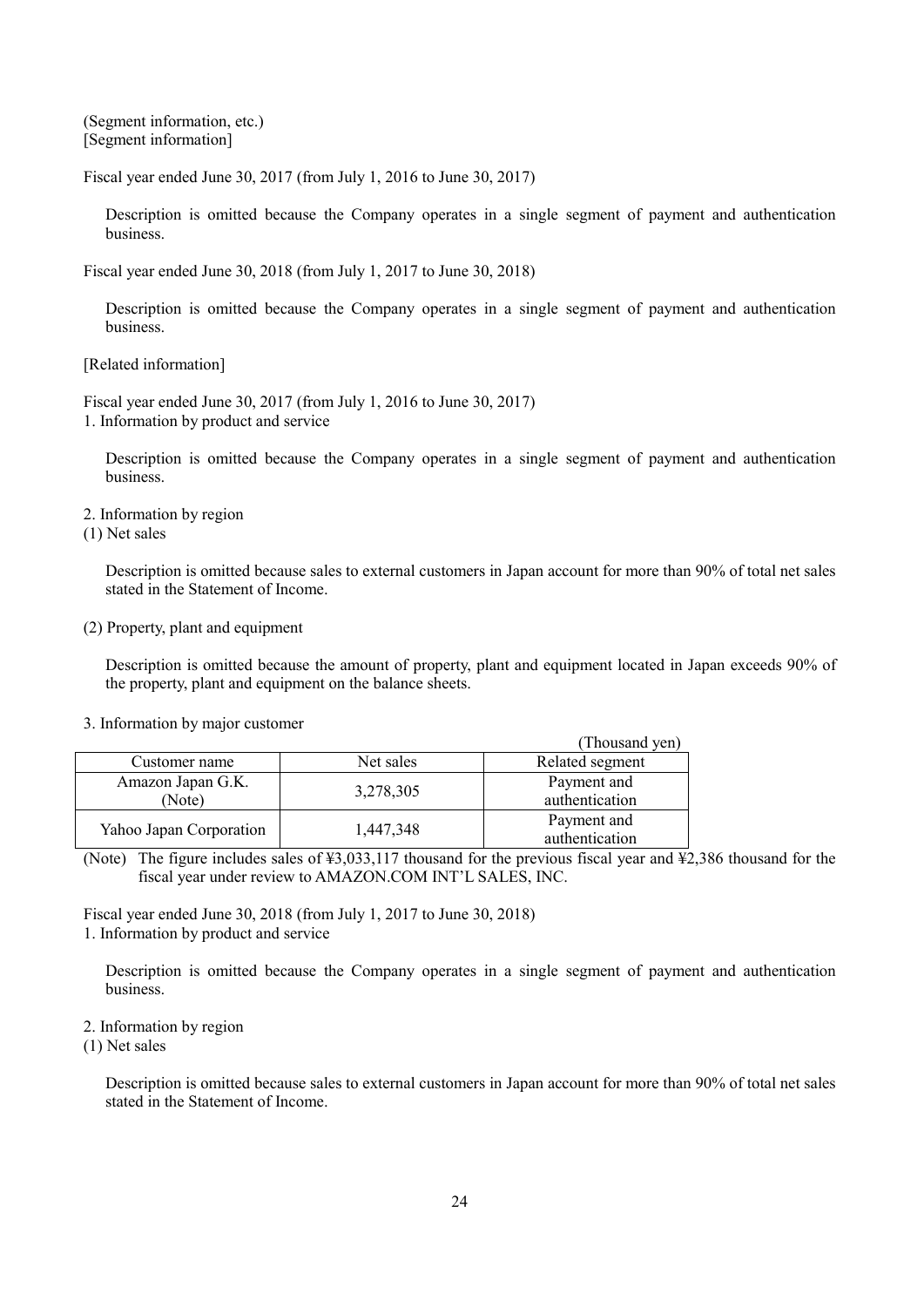## (2) Property, plant and equipment

Description is omitted because the amount of property, plant and equipment located in Japan exceeds 90% of the property, plant and equipment on the balance sheets.

3. Information by major customer

| - . ---- <i>-</i> ----------- - , -----, -- - <i>. </i> |           | (Thousand yen)                |
|---------------------------------------------------------|-----------|-------------------------------|
| Customer name                                           | Net sales | Related segment               |
| Amazon Japan G.K.<br>(Note                              | 3,165,894 | Payment and<br>authentication |
| Yahoo Japan Corporation                                 | 1,593,416 | Payment and<br>authentication |

(Note) The figure includes sales of ¥2,386 thousand for the previous fiscal year and ¥271 thousand for the fiscal year under review to AMAZON.COM INT'L SALES, INC.

[Information on impairment of non-current assets by reported segment]

Fiscal year ended June 30, 2017 (from July 1, 2016 to June 30, 2017)

There is no relevant information.

Fiscal year ended June 30, 2018 (from July 1, 2017 to June 30, 2018)

There is no relevant information.

[Information on amortization and unamortized balance of goodwill by reported segment]

Fiscal year ended June 30, 2017 (from July 1, 2016 to June 30, 2017)

There is no relevant information.

Fiscal year ended June 30, 2018 (from July 1, 2017 to June 30, 2018)

There is no relevant information.

[Information on gain on bargain purchase by reported segment]

Fiscal year ended June 30, 2017 (from July 1, 2016 to June 30, 2017)

There is no relevant information.

Fiscal year ended June 30, 2018 (from July 1, 2017 to June 30, 2018)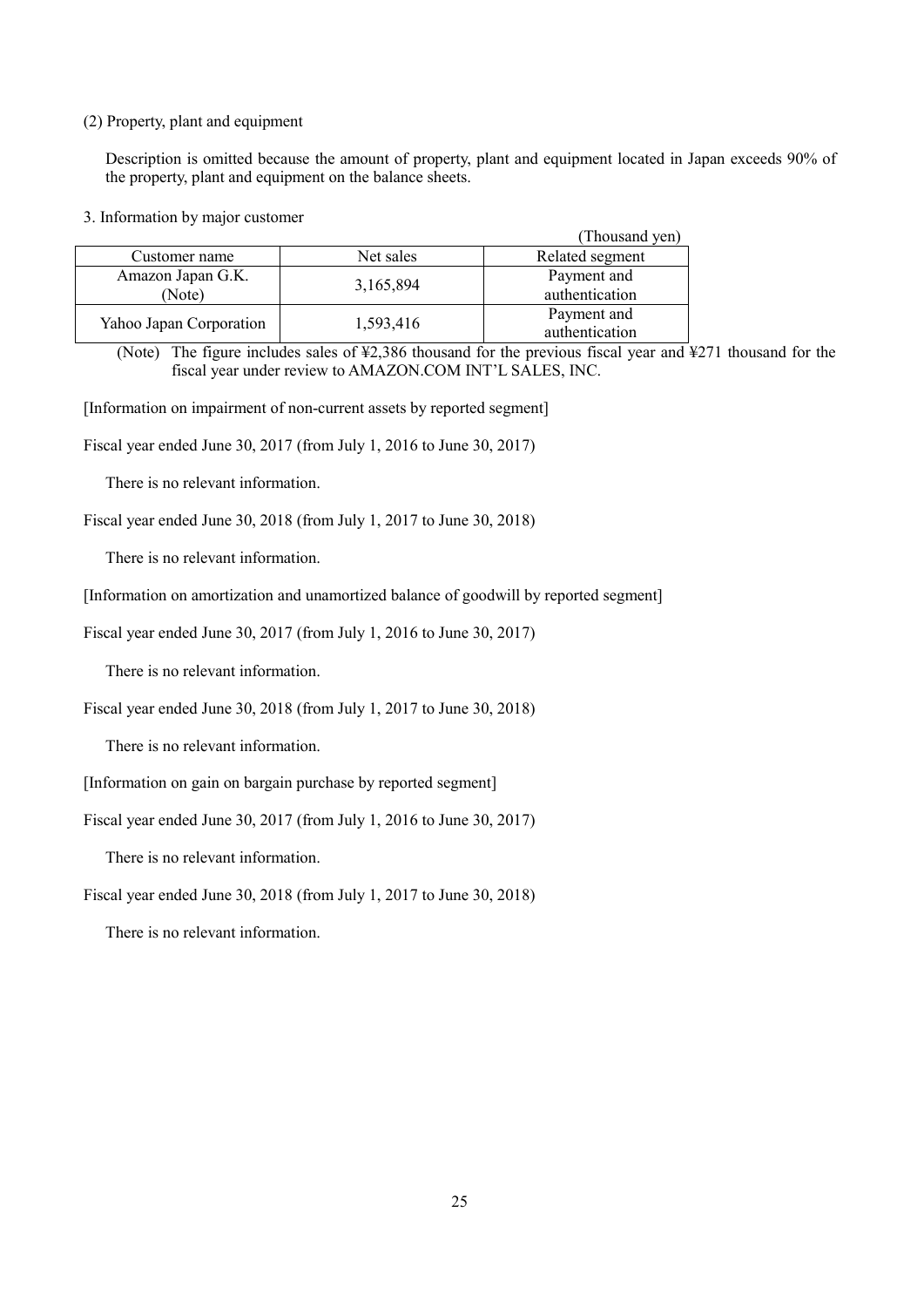(Per share information)

|                            |                                      | 'Yen)                                |
|----------------------------|--------------------------------------|--------------------------------------|
|                            | Fiscal year ended June 30, 2017      | Fiscal year ended June 30, 2018      |
|                            | (from July 1, 2016 to June 30, 2017) | (from July 1, 2017 to June 30, 2018) |
| Net assets per share       | 460.36                               | 420.62                               |
| Basic earnings per share   | 46.36                                | 26.31                                |
| Diluted earnings per share | 45.57                                | 26.12                                |

(Notes) 1. With respect to the number of treasury shares of common shares for the purpose of calculating net assets per share, as well as the average number of treasury shares of common shares during the period for the purpose of calculating basic earnings per share, the number of treasury shares does not include the number of shares of the Company held by Trust & Custody Services Bank, Ltd. (Trust Account E). 2. The basis of calculation of basic earnings per share and diluted earnings per share is as follows:

|                                                                                                                            | Fiscal year ended June 30, 2017<br>(from July 1, 2016 to June 30, 2017) | Fiscal year ended June 30, 2018<br>(from July 1, 2017 to June 30, 2018) |
|----------------------------------------------------------------------------------------------------------------------------|-------------------------------------------------------------------------|-------------------------------------------------------------------------|
| Basic earnings per share                                                                                                   |                                                                         |                                                                         |
| Profit (Thousand yen)                                                                                                      | 869,688                                                                 | 495,152                                                                 |
| Amount not attributable to common<br>shareholders (Thousand yen)                                                           |                                                                         |                                                                         |
| Profit available to common shares<br>(Thousand yen)                                                                        | 869,688                                                                 | 495,152                                                                 |
| Average number of shares of common shares<br>during the period (Shares)                                                    | 18,758,434                                                              | 18,817,761                                                              |
| Diluted earnings per share                                                                                                 |                                                                         |                                                                         |
| Profit (Thousand yen)                                                                                                      |                                                                         |                                                                         |
| Increase in number of shares of common shares                                                                              | 120,179                                                                 | 138,526                                                                 |
| (Stock acquisition rights included in the above)                                                                           | (120, 179)                                                              | (138, 526)                                                              |
| Overview of residual shares not included in<br>calculation of diluted earnings per share due to<br>lack of dilutive effect |                                                                         |                                                                         |

(Significant subsequent events)